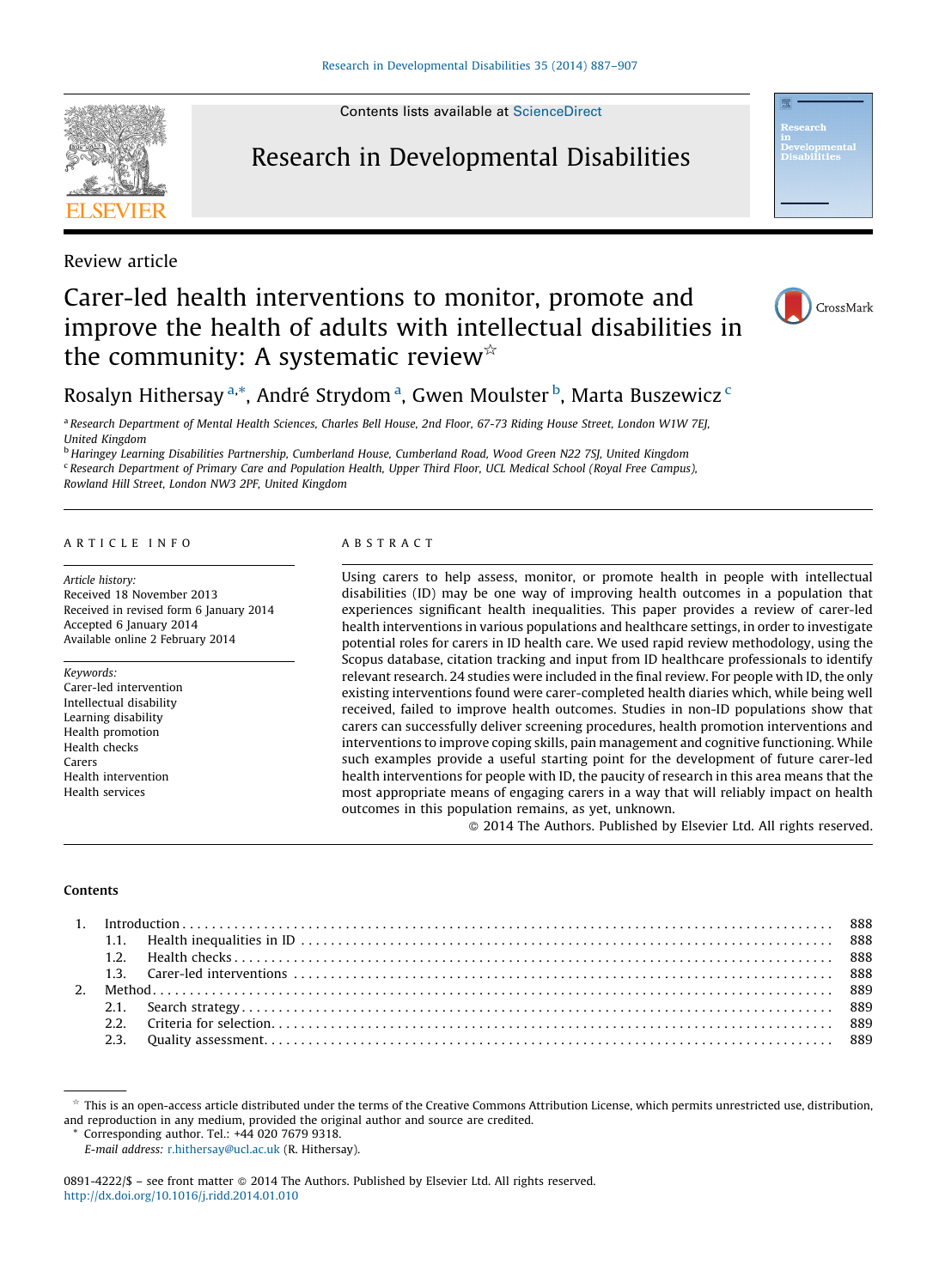| 3.             |      |                                                                                  | 889 |  |  |  |  |  |  |  |
|----------------|------|----------------------------------------------------------------------------------|-----|--|--|--|--|--|--|--|
|                | 3.1. |                                                                                  | 889 |  |  |  |  |  |  |  |
|                |      | 3.1.1.                                                                           | 889 |  |  |  |  |  |  |  |
|                | 3.2. |                                                                                  | 890 |  |  |  |  |  |  |  |
|                | 3.3. |                                                                                  | 891 |  |  |  |  |  |  |  |
|                |      | Parent-led interventions for managing childhood overweight and obesity<br>3.3.1. | 891 |  |  |  |  |  |  |  |
|                |      | 3.3.2                                                                            |     |  |  |  |  |  |  |  |
|                |      | 3.3.3.                                                                           | 892 |  |  |  |  |  |  |  |
|                |      | 3.3.4.                                                                           |     |  |  |  |  |  |  |  |
|                | 3.4. |                                                                                  | 892 |  |  |  |  |  |  |  |
|                | 3.5. |                                                                                  | 893 |  |  |  |  |  |  |  |
|                | 3.6. |                                                                                  | 893 |  |  |  |  |  |  |  |
| $\mathbf{4}$ . |      |                                                                                  |     |  |  |  |  |  |  |  |
|                | 4.1. |                                                                                  | 893 |  |  |  |  |  |  |  |
|                | 4.2. |                                                                                  | 894 |  |  |  |  |  |  |  |
|                | 4.3. |                                                                                  | 895 |  |  |  |  |  |  |  |
|                | 4.4. |                                                                                  | 895 |  |  |  |  |  |  |  |
|                | 4.5. |                                                                                  | 895 |  |  |  |  |  |  |  |
|                |      |                                                                                  | 906 |  |  |  |  |  |  |  |
|                |      |                                                                                  |     |  |  |  |  |  |  |  |

#### 1. Introduction

#### 1.1. Health inequalities in ID

Physical and mental health inequalities have been well documented for people with intellectual disabilities (ID) ([Cooper,](#page-19-0) Smiley, Morrison, [Williamson,](#page-19-0) & Allan, 2007; Emerson, 2011; Emerson, Baines, Allerton, & Welch, 2010; Janicki et al., 2002; Kerr et al., 2003; Servais, 2006; Straetmans, van [Schrojenstein](#page-19-0) Lantman-de Valk, Schellevis, & Dinant, 2007; Underwood et al., [2012\)](#page-19-0). Although there have been substantial increases in life expectancy for people born with ID over the past 60 years (Bittles et al., 2002; Hollins, Attard, von [Fraunhofer,](#page-19-0) McGuigan, & Sedgwick, 1998; Puri, Lekh, Langa, Zaman, & Singh, 1995; Yang, [Rasmussen,](#page-19-0) & Friedman, 2002), their median age at death remains far below that of those without ID, with the disparity increasing with the severity of the ID (Bittles et al., 2002; Glover & Ayub, 2010; [Thomas](#page-19-0) & Barnes, 2010).

The most recent data published on life expectancy comes from a confidential inquiry into the premature deaths of people with ID in the UK ([Heslop](#page-19-0) et al., 2013). The review covered all deaths ( $N = 247$ ) between 1st June 2010 and 31st May 2012, of people with ID aged 4 years or older, who were registered with a GP in one of 5 areas in South West England. The median age at death for men with ID was 13 years below that of men in the general population – for women the difference increased to 20 years. Just under half (48%) of these deaths were deemed to have been 'avoidable', meaning they could have been avoided through good-quality healthcare ('amenable' deaths) or through public health interventions ('preventable' deaths) [\(Heslop](#page-19-0) et al., [2013\)](#page-19-0).

# 1.2. Health checks

In light of the increasing awareness of health inequalities, and of the barriers to accessing good quality healthcare often experienced by people with ID (Alborz, McNally, & [Glendinning,](#page-19-0) 2005; Backer, Chapman, & Mitchell, 2009; Krahn, [Hammond,](#page-19-0) & Turner, 2006; Redley, Banks, Foody, & Holland, 2012), several countries have in recent years introduced primary care health checks for this population (Barr, [Gilgunn,](#page-19-0) Kane, & Moore, 1999; Lennox et al., 2007; NHS, 2008; Webb & [Rogers,](#page-19-0) 1999). Research has found that health check programmes for adults with ID identify unmet health needs ([Baxter](#page-19-0) et al., 2006; [Lennox](#page-19-0) et al., 2007), however their longer-term impact on health outcomes remains to be established.

#### 1.3. Carer-led interventions

For those adults who have difficulty recognising and gaining treatment for their health needs, carers, whether paid or voluntary staff, family, or spouse carers, may be in a position to monitor illness symptoms, promote healthy lifestyles, or advocate between the adults they care for and their healthcare providers (Langan, [Whitfield,](#page-19-0) & Russell, 1994). By holding such a key role in the daily lives of people with ID, carers could potentially provide a useful resource in terms of more formally assessing and monitoring health needs and promoting positive health outcomes in the person they care for. Certain existing ID health checks include carers in the health check process, to provide support, advocacy and information about the patients' past and present health status ([Lennox](#page-19-0) et al., 2007; Turk et al., 2010), however the impact of such interventions on health outcomes is unclear, and adherence tends to be poor.

The primary aim of this study was to conduct a rapid, systematic literature review of existing health interventions led by carers. We conducted a broad search, across age-groups which was notlimited to the ID population, in order to find examples of, and outcomes from, carer-led health interventions in a variety of settings. The results of this review may inform future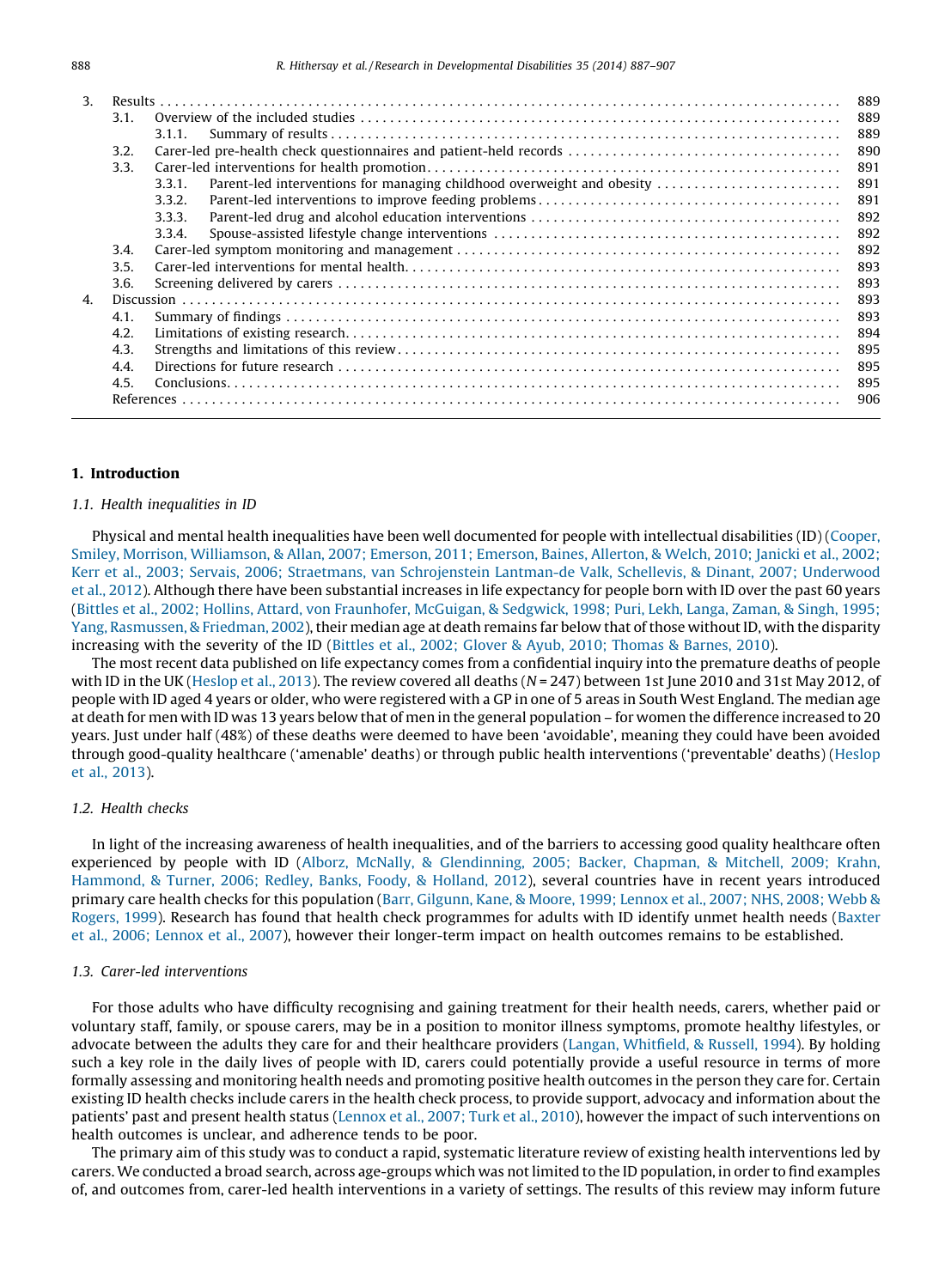research to develop and evaluate carer-led interventions to improve the primary care and health outcomes of individuals with ID.

## 2. Method

## 2.1. Search strategy

We used rapid review methodology (Ganann, Ciliska, & [Thomas,](#page-19-0) 2010; Watt et al., 2008). Literature was identified via four main sources: the Scopus database, citation tracking, hand-searching reference lists and expert input. Several people working and publishing in the field of health care provision and ID were asked to identify any evidence-based carer-led interventions that they were aware of. Scopus was chosen as the search database, as it is currently the largest abstract and citation database of peer-reviewed literature, and has 100% Medline coverage ([''SciVerse](#page-20-0) Scopus Facts & Figures,'' 2010). Initial searches were conducted in February 2013. Citation tracking included following 'cited by' links in Scopus searches, and setting up the searches themselves such that any articles meeting the search criteria that were published after our initial search, would automatically be added to the list. 31 May 2013 was deemed the end date for adding new literature.

We included the following search terms: TITLE-ABS-KEY (''carer-led'' OR ''caregiver-led'' OR ''carer-assisted'' OR ''caregiver-assisted'' OR ''carer-directed'' OR ''caregiver-directed'' OR ''parent-led'' OR ''parent-assisted'' OR ''parentdirected'' OR ''spouse-led'' OR ''spouse-assisted'' OR ''spouse-directed'') AND health AND (''intervention'' OR ''check'' OR "monitor\*" OR "program" OR "review").

## 2.2. Criteria for selection

Inclusion criteria were: original research; published in English-language, peer-reviewed, academic journals; concerning carer-led interventions for improving, monitoring, screening or promoting physical or mental health, in healthy or clinical populations. Adult and child participants older than 2 years were included. 'Carers' included paid or voluntary care staff, family or spouses/partners. Review papers were excluded from the final list, but they were used for hand-searching original research articles. Additional exclusion criteria were single case studies, method papers not reporting outcomes from the intervention, infant participants (less than two years old), interventions not led by a carer, carer-led interventions not targeting physical or mental health, grey literature and papers published in languages other than English.

The titles and abstracts of all articles were initially assessed for inclusion by the lead researcher (RH). Potentially qualifying papers were read in full to extract details about the study design and method, participants, carer group, intervention, controls used and main findings. Final decisions on inclusion of the studies were agreed by the review team (RH, AS and MB) and all authors contributed to interpretation and integration ofthe findings. The reviewers were not blind to the authors, institutions or journal of publication when assessing the eligibility of the papers.

## 2.3. Quality assessment

The level of evidence provided by each study was agreed by two researchers (RH and AS), using the levels of evidence hierarchy published by the Centre for Evidence-Based Medicine [\(Howick](#page-19-0) et al., 2011). The scale runs from 1A to 5, where 1A is the highest level of evidence possible (i.e. a systematic review of randomised controlled trials (RCTs)) and 5 the lowest (expert opinion without explicit critical appraisal). These ratings were used to help describe the evidence found, with greater attention given to those studies that provided a higher level of evidence. The interventions themselves, and the methodology and outcomes used to assess them, varied widely. It was not possible to quantitatively assess the efficacy of carer-led interventions, thus results will be presented in the form of a narrative review, with studies combined by common themes.

# 3. Results

# 3.1. Overview of the included studies

[Fig.](#page-3-0) 1 shows the results of the search process and reasons for excluding studies.

24 papers were included in the final review. An overview of these studies, including the carer group, patient group, setting, study method, main findings and evidence rating is provided in [Table](#page-9-0) A1.

## 3.1.1. Summary of results

The interventions included in the final list were divided into the following themes (number of papers; total number of participants included):

- carer-led pre-health check questionnaires and patient-held records  $(3; N = 503)$ ,
- carer-led interventions for health promotion  $(12; N = 3498)$ ,
- carer-led symptom monitoring and management  $(4; N = 445)$ ,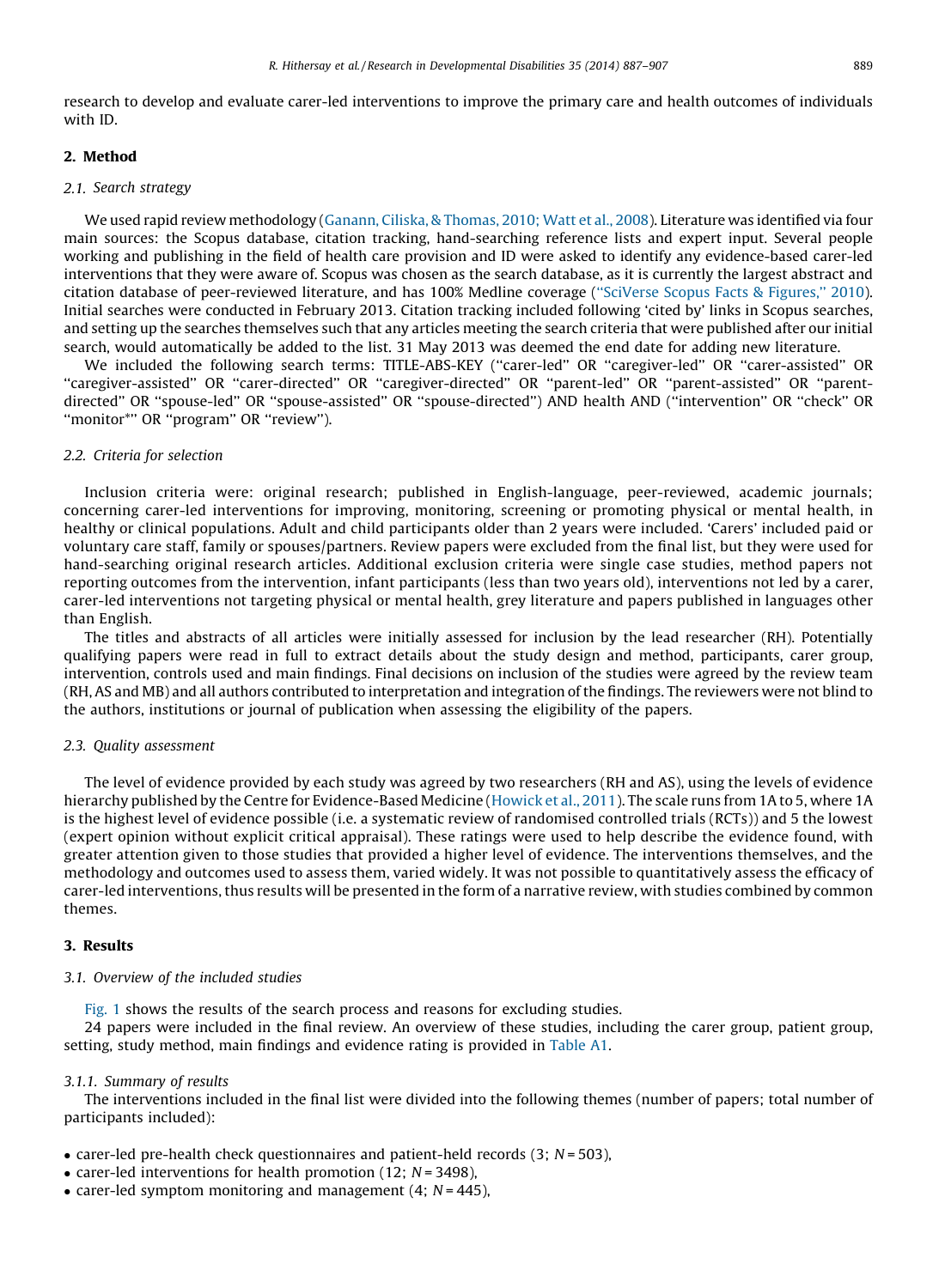<span id="page-3-0"></span>

Fig. 1. Flow chart of the reviewing process.

- carer-led interventions for mental health  $(4; N=267)$ ,
- screening delivered by carers  $(1; N = 108)$ .

# 3.2. Carer-led pre-health check questionnaires and patient-held records

The Comprehensive Health Assessment Programme (CHAP) and Advocacy Skills Kit Diary (ASK Diary) were developed in Queensland, Australia, by Lennox and Colleagues (Lennox, [Rey-Conde,](#page-19-0) & Faint, 2008; Lennox et al., 2010). The CHAP includes an extensive pre-check questionnaire that is completed by a carer, followed by a GP-led health check. The ASK diary combines a physical health record and information for GPs working with people with ID, with advocacy skills training provided for the person with ID if able to self-advocate, or those advocating on behalf of someone in their care. The intention is to improve communication between health professionals, people with ID and their carers and the diary has been designed for continual use in all healthcare environments.

An initial feasibility study with 30 adolescents with ID found that the CHAP was effective at identifying unmet health needs and increasing health-related activity. However the ASK diary, although popular with the participants, their parents and their teachers, did not lead to improved communication levels: despite initially stating their intention to 'speak up' in the health check, not one of the adolescents in the study reported asking a question, or requesting further information, during medical visits ([Lennox](#page-19-0) et al., 2008).

A later four-arm cluster RCT compared the effects of the CHAP and ASK Diary with care as usual in adults with ID ([Lennox](#page-19-0) et al., [2010\)](#page-19-0). This trial provides strong evidence for the efficacy of the CHAP in identifying previously unmet health needs and increasing health-related activity. However, neither this RCT nor the earlier pilot study considered the impact of the initial carer-led questionnaire in isolation from the GP-led section of the CHAP. As such, conclusions about the effect of including carers in the health check process are difficult to draw. The RCT found that the ASK diary had no quantifiable impact on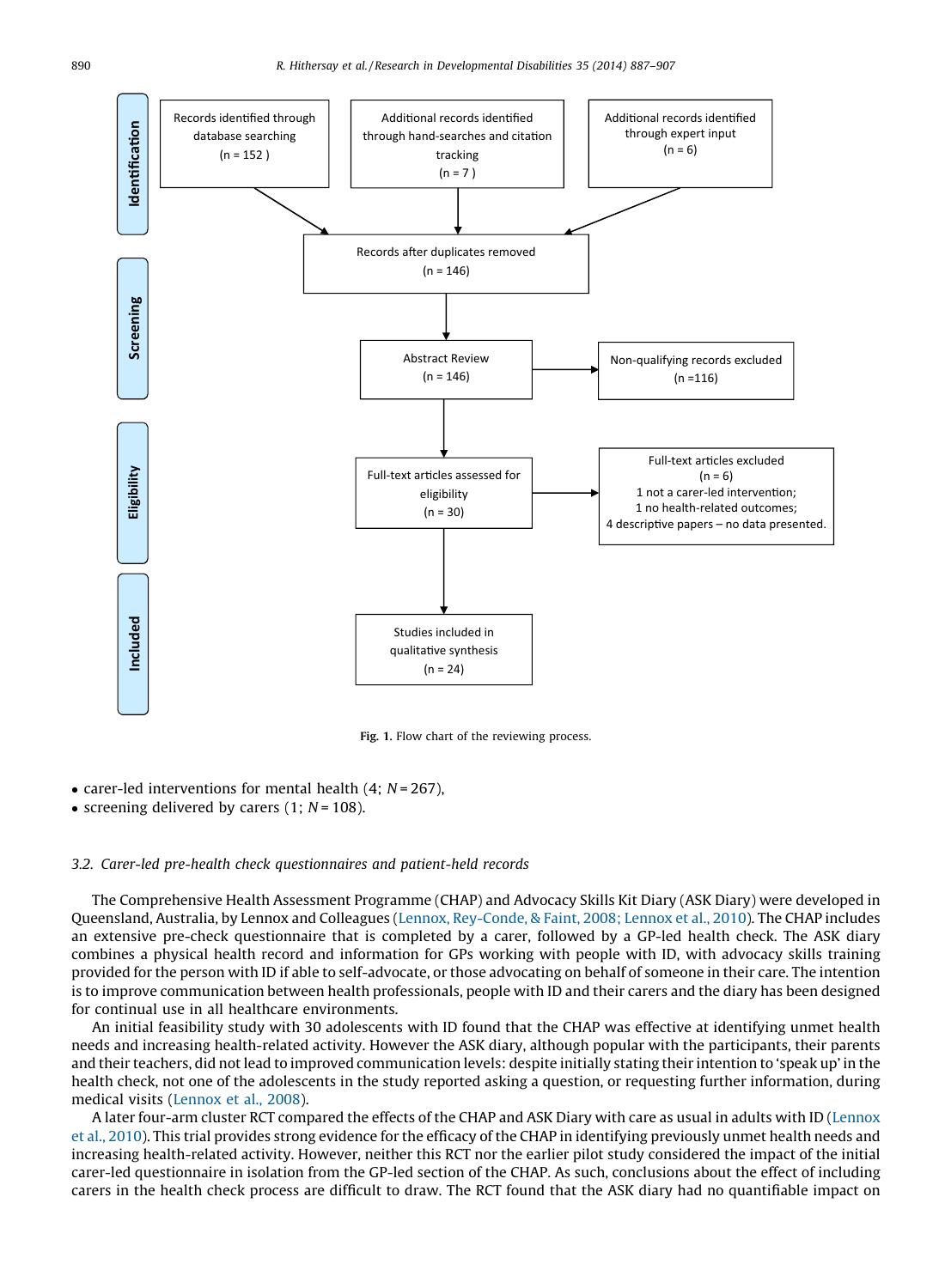measured health outcomes, which included vaccination rates and clinical activity such as vision checks or weight monitoring. However, exit interviews with 94 carers revealed that 19% of them had never used the diary: any effects could therefore have been under-estimated.

Poor adherence was also a key concern for Turk and colleagues, who developed and trialled a personal health profile (PHP) for adults with ID in London, UK (Turk et al., [2010](#page-20-0)). The PHP aimed to improve health knowledge in the individual with ID, their carers and health professionals, and could be updated by anyone involved in the individual's care. Despite more than 90% of adults with ID and their carers expressing satisfaction in having the PHP and 87% saying it helped them know more about their health or the health of the person they cared for, in exit interviews only 66% of adults with ID and 55% of carers reported actually using the profile. Furthermore, when adults with ID or their carers were asked whether they had a particular condition, there was no difference in valid responses between the PHP group and controls during the follow-up assessments. This indicated that the PHP did not lead to significant increases in personal or general health knowledge, in either adults with ID or their carers. The profile did not lead to significant increases in attendance at GP or other healthcare services.

Taken together, these three studies provide little support for the use of carer-completed health records as a means of improving communication with health professionals or short-term health outcomes for people with ID.

#### 3.3. Carer-led interventions for health promotion

#### 3.3.1. Parent-led interventions for managing childhood overweight and obesity

In a pilot RCT involving 50 families, Moens and Braet (2012) found that a combination of healthy lifestyle, behaviour change and parenting training for parents of overweight children led to significant reductions in their child's BMI. The BMI in a wait-list control group (WLC) did not change significantly. Comparisons with a reference group, composed of children whose parents had chosen not to take part in the main study, found that members of the reference group were no different to the intervention group in terms of the child's gender, age or BMI at baseline, but showed significant increases in BMI 12 months later. While showing that developing a variety of skills in parents can lead to positive health outcomes for their children, this research did not consider how the different components of the intervention might have impacted on BMI reduction.

Two earlier RCTs were more comprehensive: Golley, Magarey, Baur, [Steinbeck,](#page-19-0) and Daniels (2007) randomised the parents of 111 overweight pre-pubertal children to parenting skills plus lifestyle education (PS + LE), parenting skills (PS) alone, or WLC. Participants in the PS + LE and PS groups both showed significant reductions in BMI Z-score and waist circumference over the 12-month study period, whereas those in the WLC showed a smaller reduction in BMI, and no significant change in waist circumference. [Magarey](#page-19-0) et al. (2011) composed their groups in the converse fashion: parenting skills training was combined with healthy lifestyle training ( $N = 85$ ) and compared to lifestyle training alone ( $N = 84$ ). Participants achieved an average 10% weight loss in both groups, indicating no additional benefit from combining the healthy lifestyle training with parenting skills.

A further RCT from Golley, [Magarey,](#page-19-0) and Daniels (2011) on overweight pre-pubertal children, used the same three conditions (PS, PS + LE and 12-month WLC) with the child's food intake and activity levels reported by parent completed questionnaires as the outcome measures. Mean daily consumption of 'extra' food (defined as energy-dense, nutrient-poor foods) significantly reduced in both intervention groups, with reductions being maintained for up to 6 months. Food intake was unchanged in the WLC group and there were no significant differences between the groups in terms of activity levels, at any stage of the study.

[Resnick](#page-20-0) et al. (2009) randomly assigned 46 parents to a health education intervention, delivered through the post, or via contact with a health worker. Intervention materials included a cookbook, physical activity book, pedometer and information about making healthy eating and activity choices. Although parent-report measures showed no significant increase in parental knowledge after the intervention, their children's BMI percentile reduced by an average of 5 points over the 41-week period. No significant difference in BMI percentiles was seen between the groups, indicating that the materials had a similar effect whether read alone by the parents or delivered by a health worker. A non-randomised contemporaneous control group was found to have no change in BMI during the same period. Small and colleagues conducted a pilot study of an educational intervention for 45 mothers of 4–6 year old children ([Small](#page-20-0) et al., 2012) and found that their educational intervention, consisting of nutritional information and practical serving tips, also failed to increase parental nutrition knowledge, but did lead to reductions in the average amount of calories served to, and consumed by, the children.

These combined results show that targeting parents can lead to improvements in health promotion and healthier lifestyles in their children. Parenting or healthy lifestyle skills training may lead to reductions in children's food consumption and BMI and can be achieved by providing parents with appropriate educational materials, even when these materials do not appear to be improving the parents' knowledge. However, in the current studies such improvements have been small and the mechanisms behind such health improvements, in the absence of a clear impact on parental knowledge, remain unexplored.

## 3.3.2. Parent-led interventions to improve feeding problems

A pilot study by Dovey and [Martin](#page-19-0) (2012) targeted problem feeding in 17 children whose problems resulted from sensory defensiveness. Following a 6-month, parent-led, contingent reward desensitisation intervention, which included children receiving reward tokens after trying problem foods, the children's population-corrected height and weight had increased significantly, although BMI changes did not reach significance.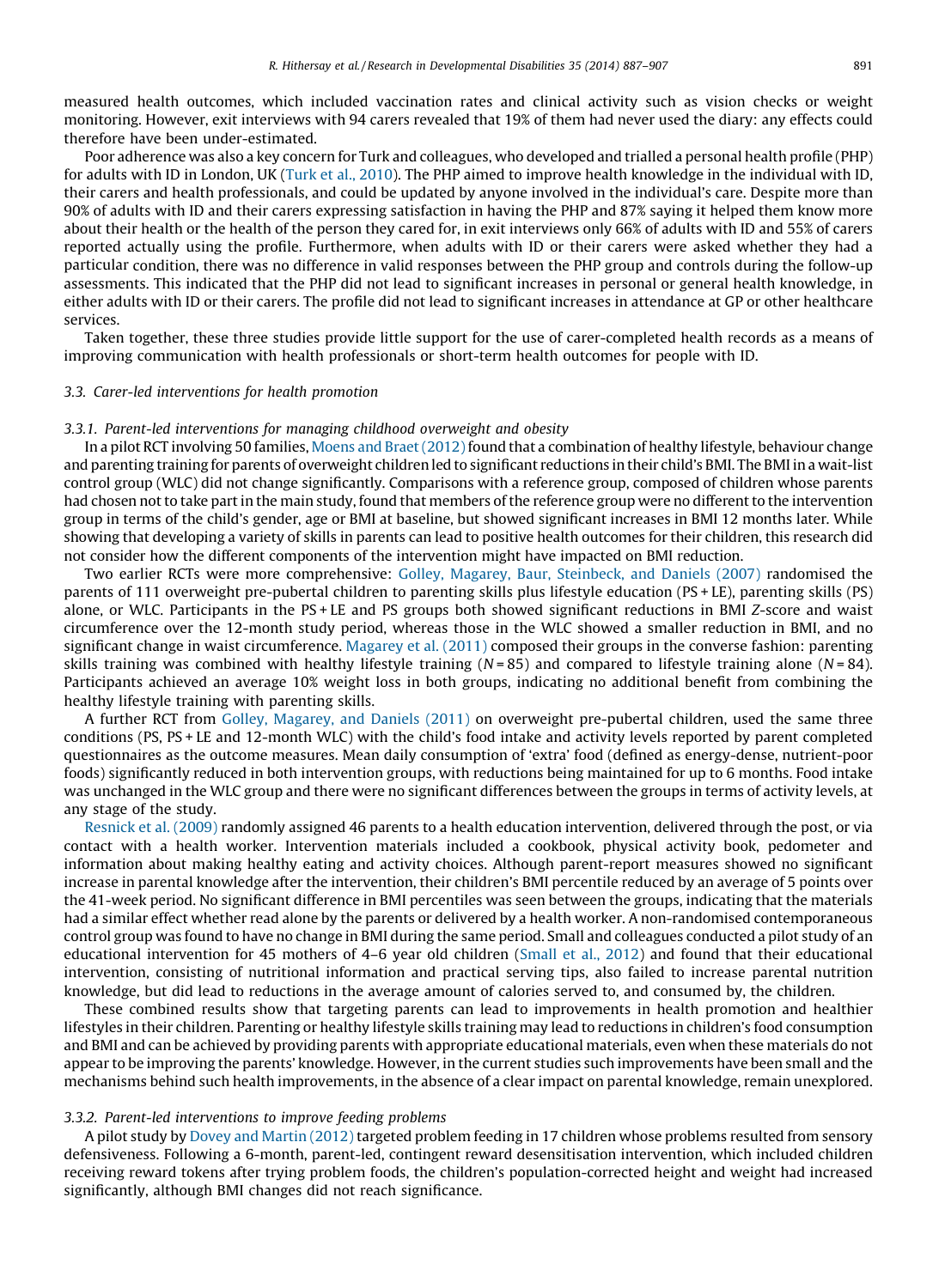A previous RCT of 156 parents of 2–6 year old healthy children by [Wardle](#page-20-0) et al. (2003) had found that children whose parents were taught to lead a 14-day, graduated food exposure programme showed greater increases in liking, ranking and consumption of target vegetables than children whose parents only received nutritional advice or WLC. In the exposure group, these increases were all significant. The control group showed small, but significant increases in liking and ranking of the target food, but decreased their consumption, whereas those whose parents had only received nutritional advice showed no significant increases in any of the measures.

These results suggest that parent-led graduated exposure techniques can be successfully used to increase their children's consumption of healthy foods.

## 3.3.3. Parent-led drug and alcohol education interventions

[Beatty,](#page-19-0) Cross, and Shaw (2008) assessed their parent-focused, tobacco and alcohol education intervention using a school group randomisation procedure. 1201 parents of 10–11 year old children were randomised to the intervention that consisted of five sets of learn-at-home drug education materials and activities, or to the control group. Post-intervention questionnaires revealed that intervention group parents were more likely to have recently spoken to their child about the hazards of tobacco and alcohol, covering more of the essential topics outlined in the educational materials and to have reported higher levels of engagement when talking with their child, than control parents. However, no behavioural outcome measures were included, thus the relationship between improved communication and the children's alcohol or tobacco use remains unclear.

Jackson and [Dickinson](#page-19-0) (2011) randomised 1183 non-smoking parents to either an anti-smoking parenting programme or a control group who received basic factsheets. Their original unpublished results found no significant group differences in smoking-specific outcomes in the children. Additional analyses reported in the current paper, however, revealed a dose– response pattern: greater parental engagement with the materials led to their children recalling more of the 14 behaviours targeted by the programme, and experiencing fewer pro-smoking risk factors (such as perceiving easy access to cigarettes, or feeling that there would be no negative consequences if their parents found them smoking) when interviewed both six months and three years following the initial intervention. This increased awareness of anti-smoking advice and pro-smoking risk factors were not, however, sufficientto change smoking behaviour: the children's likelihood to start smoking three years later showed no association with the amount their parents engaged with the study materials.

Parent-led educational interventions appear to be a potentially effective way of improving parent–child communication and increasing children's knowledge of substance-use associated risk, but in the studies described, such improvements did not lead to positive changes in behaviours.

#### 3.3.4. Spouse-assisted lifestyle change interventions

Voils et al. [\(2013\)](#page-20-0) conducted an RCT comparing a telephone-delivered spouse-assisted lifestyle change intervention, with treatment as usual, for 255 adult patients with high cholesterol. Their intervention included information about hypercholesterolemia and joint goal setting to improve the healthiness of their lifestyle. Cholesterol levels did not change post-intervention, however patients in the intervention group had significantly lower self-reported caloric intake than those in the control group. The intervention group also reported 10% longer, and 20% more frequent, physical activity sessions than the controls.

## 3.4. Carer-led symptom monitoring and management

Porter and colleagues' RCT ([Porter](#page-19-0) et al., 2011) compared caregiver-assisted Coping Skills Training (CST) to an educational control, for patients with early stage lung cancer and their carers. Caregiver-assisted CST involved 14 telephone sessions, over 8-months, which taught caregivers how to help patients acquire and maintain coping skills over the illness trajectory. The control condition provided patients and caregivers with information about lung cancer and treatment options. Significant improvements in ratings of worst pain, physical and functional well-being, lung cancer symptoms, depression and self-efficacy were seen in the patients in both groups, with no significant differences between them. Thus in this study, caregiver-assisted CST was no more beneficial than providing patients and their carers with helpful information.

Keefe et al. [\(1996,](#page-19-0) 1999) conducted a three-arm RCT with patients with osteoarthritis of the knee, comparing spouseassisted CST with conventional CST with no spousal involvement and also with a control group receiving a spousal support arthritis education package). At the end of the 10-week study period, patients in the spouse-assisted CST condition had significantly lower levels of pain, psychological disability, and pain behaviour, and higher scores on measures of coping attempts, marital adjustment, and self-efficacy, than controls. There were no significant post-intervention differences between those receiving spouse-assisted CST and conventional CST ([Keefe](#page-19-0) et al., 1996) and after 12 months, patients in both CST groups had had lower levels of physical disability and higher levels of self-efficacy than the controls [\(Keefe](#page-19-0) et al., 1999).

[Abbasi](#page-19-0) et al. (2012) compared a spouse-assisted multi-disciplinary pain management programme (SA-MPMP), consisting of seven weekly two-hour group sessions covering dyadic pain coping and couple skills, with a conventional patient-oriented pain management programme (MPMP) and standard medical care (SMC), for 36 patients with chronic lower back pain. All groups showed significant improvements in disability scores post-intervention, however at the 12 month follow-up, while both intervention groups' scores remained lower than baseline levels, those who received SMC had higher levels of disability than at the start of the study.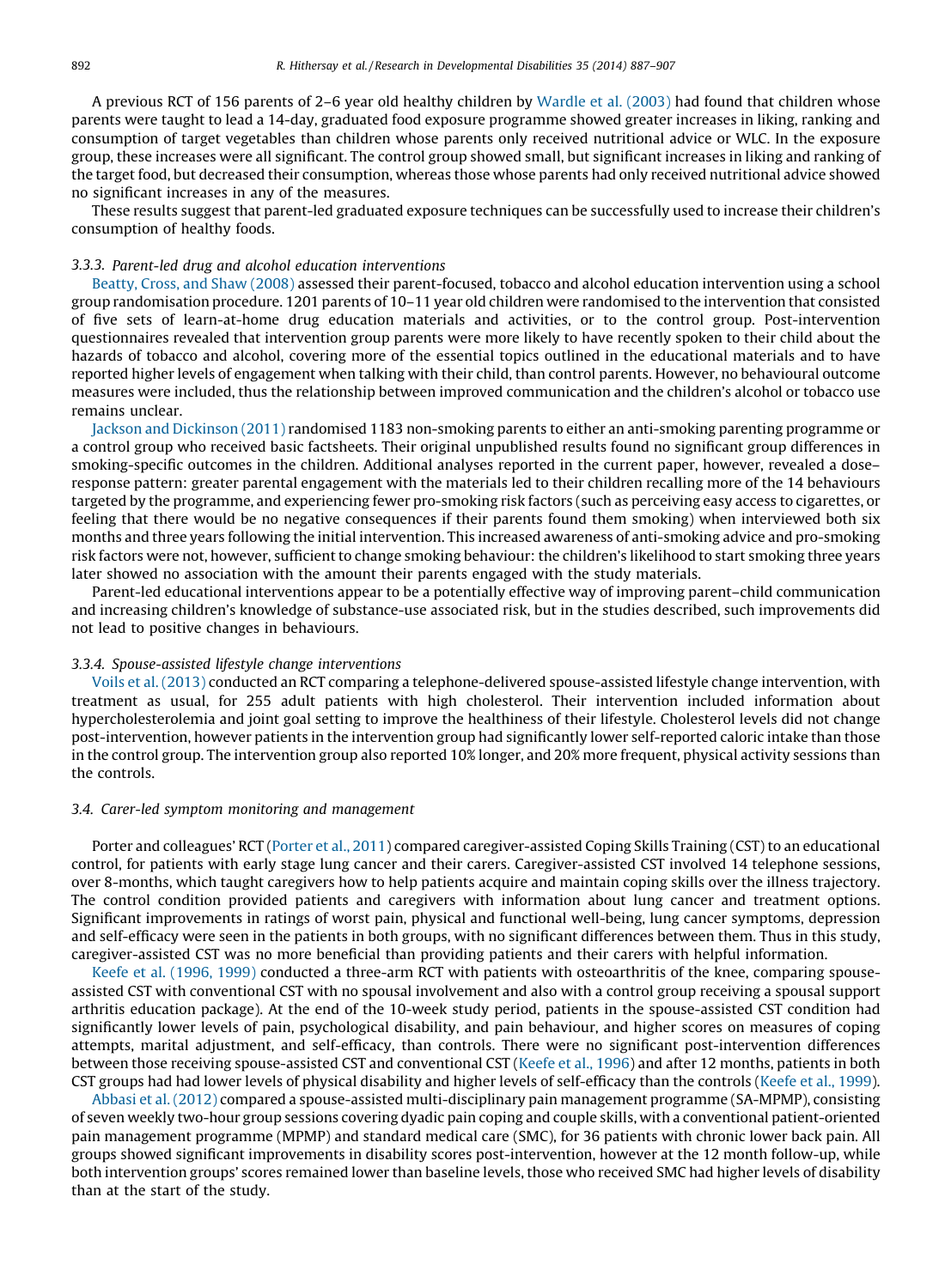Taken together, these studies suggest that including carers in health monitoring and symptom management in long-term physical health conditions offers little benefit over and above that obtained through existing interventions or educational packages.

## 3.5. Carer-led interventions for mental health

Quayhagen and [Quayhagen](#page-19-0) (2001) reported on two RCTs assessing 12 and 8 week versions oftheir caregiver-led cognitive stimulation intervention (CSI) for people with dementia. This involved hour-long sessions five times a week, focussing on memory, problem solving and communication skills. Controls included placebo (watching TV with a carer) and WLC. The first study  $(N = 56)$  showed improvements in immediate memory following the 12-week intervention, whereas the second  $(N=30)$  found improved problem-solving after 8 weeks of CSI. In both studies, CSI groups also showed improved verbal fluency, whereas performance across all measures declined in both control groups.

An RCT of 156 dementia patients currently receiving the dementia medication Donepezil compared the effects of a carerled reality orientation programme, with treatment as usual ([Onder](#page-19-0) et al., 2005). The programme involved three 30-minute sessions per week, during which the caregiver directed attention to the current date, time and location. This was followed by discussing topics such as historical events, and exercises designed to target attention, memory and visuospatial skills. Following the 25-week intervention period, significant group differences were seen in the patients' cognitive functioning. Mini mental state examination (MMSE) scores and scores in the cognition subscale of the Alzheimer's disease Assessment Scale (ADAS-Cog) showed slight improvements in patients receiving the programme, compared to substantial decline in those receiving care as usual. Although such improvements were small, the authors argue that a difference in just one point in the MMSE is enough to substantially change the cost of caring for that patient.

There were no significant differences in caregiver burden, anxiety, or depression after the study ([Onder](#page-19-0) et al., 2005) and a recent feasibility study by Milders, Bell, Lorimer, [MacEwan,](#page-19-0) and McBain (2013) reported that delivering a cognitive stimulation intervention was beneficial not only to the dementia patient, but to carers as well.

Finally, a small single group pilot study assessed a parent-led cognitive behavioural therapy (CBT) programme for 26 young children with anxiety disorder (van der Sluis, van der Bruggen, [Brechman-Toussaint,](#page-20-0) Thissen, & Bögels, 2012). This small single group pilot study found that parent-led CBT decreased both parent- and teacher-reported measures of child anxiety and behavioural inhibition, and increased mothers' use of positive parenting methods.

This group of studies suggests that carers are capable of delivering psychological interventions that lead to significant mental health improvements in those that they care for.

#### 3.6. Screening delivered by carers

A two-part study by Paysse, Camejo, [Hussein,](#page-19-0) and Coats (2004) assessed parents' reliability when delivering visual acuity testing to their children. In the initial stage, parents used an electronic visual acuity tester (EVA) to assess the visual acuity of their child ( $N = 64$ ), with reliability assessed by comparison with an ophthalmic technician's results. In the second stage, 44 children were randomly assigned to either group 'A' who had their parents assess their visual acuity prior to the technician confirming the result, or group 'B' in which visual acuity was assessed using the full protocol by the technician. The researchers found that parents could not only reliably assess their child's visual acuity using the EVA, but that by doing so, the amount of time required with a qualified health professional was significantly reduced.

This study provides a positive example of carers reliably performing an essential part of an eye exam, which could set a precedent for including carers in other health check situations.

#### 4. Discussion

## 4.1. Summary of findings

This review summarises the findings from a broad range of carer-led health interventions. Our initial aim was to identify successful intervention models that involved carers in screening, monitoring, or promoting health in adults with ID. However, with such a paucity of research in this field, more general examples were also sought. In non-ID populations, we found examples of carer-led interventions for health promotion, symptom monitoring and management, mental health and health screening procedures. Such diverse interventions and findings make generalisation difficult, however these studies do allow an insight into some aspects of carer-led interventions that do, and do not, seem to have a positive impact on health outcomes for the person being cared for. Such details may prove helpful for developing future carer-led interventions for people with ID and will be explored in more depth.

Of the three papers involving participants with ID, all assessed health outcomes following the use of a health diary or profile completed by carers. Despite such records being apparently well received by people with ID, their carers and health professionals, they were not used by a significant minority of those they were designed for and none of the studies found quantifiable improvements in health outcomes following their use [\(Lennox](#page-19-0) et al., 2008, 2010; Turk et al., 2010). With such poor adherence to these interventions, it is unclear whether this type of intervention is ineffective, or whether the reported lack of improvement in communication and health related outcomes reflects the fact that too few in the intervention groups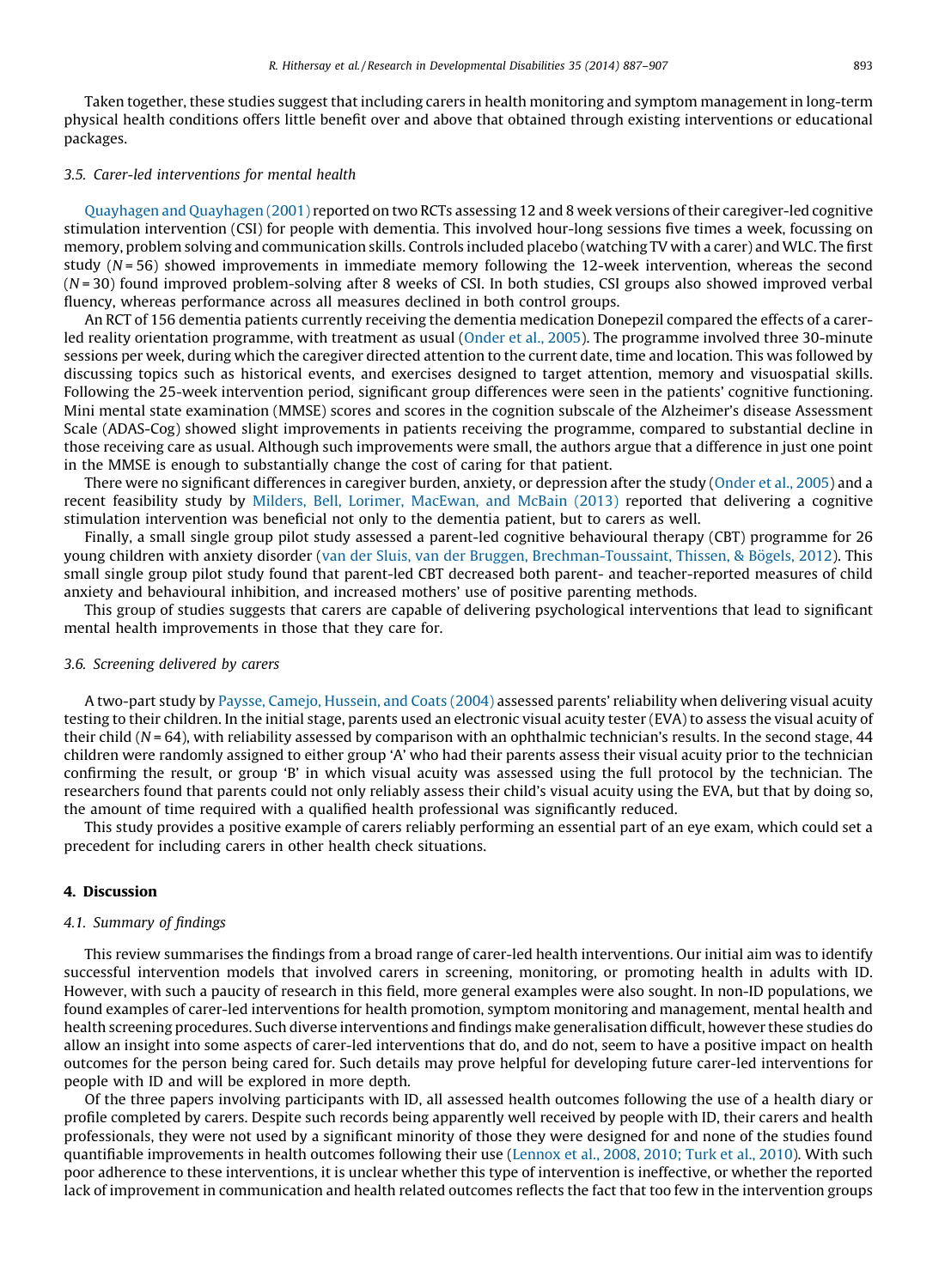engaged with the materials. Authors for all three papers also noted that health outcomes from such interventions may take much longer to come to light than the timescale of these studies allowed [\(Lennox](#page-19-0) et al., 2008, 2010; Turk et al., 2010).

In terms of health promotion, a series of studies found that developing parenting and/or healthy lifestyle skills could lead to reductions in both BMI and the consumption of unhealthy foods in children (Golley et al., 2007, 2011; [Magarey](#page-19-0) et al., 2011; [Resnick](#page-19-0) et al., 2009). In two studies where parental knowledge of nutrition and health were assessed before and after the intervention, there appeared to be no significant improvement in what they knew ([Resnick](#page-20-0) et al., 2009; Small et al., 2012). Nevertheless, in both studies, positive health outcomes were recorded in their children. One could therefore conclude that some other aspect of the interventions was leading to behavioural change.

These findings link well with those of Davison, [Jurkowski,](#page-19-0) Li, Kranz, and Lawson (2013). Their paper reported on the process of including parents as equal collaborators in the development and evaluation of a family-led childhood obesity intervention and they explored factors impacting on the families' health from their perspective. In analysing their intervention, nutritional knowledge was not felt to be an important factor; rather the parents felt that they needed improved skills in social networking, advocacy, communication skills and conflict resolution. It was a lack of these skills rather than a lack of knowledge that they felt prevented them from providing a healthy lifestyle for their children. When considering the mechanisms that could lead to improvements in patient outcomes following carer interventions, it may therefore be that a focus on skills, rather than knowledge acquisition, is key.

Further evidence that improving knowledge is ineffective at modifying behaviour comes from a study assessing a parentled tobacco education programme (Jackson & [Dickinson,](#page-19-0) 2011). Variation in engagement with the study materials predicted children's knowledge, such that the children whose parents engaged most with the materials, had the highest knowledge of smoking risks and the lowest experience of particular risk factors. However, increased engagement with the programme had no impact on the child's likelihood to have started smoking three years later.

In terms of symptom monitoring and management, none of the studies included found that carer-led interventions were any more effective than existing interventions (Keefe et al., 1996, 1999; [Porter](#page-19-0) et al., 2011; Voils et al., 2013). However, one argument for including carers in the healthcare of those they support is that it may help them to use health resources more appropriately. Although these studies suggest that using carers offers no additional benefit to the interventions that already exist, the results indicated that they were no worse. As such, training carers to deliver interventions may be a cost-effective way of ensuring that patients (such as those with severe ID) get the care they need.

We also found one promising example of health screening. Parents of children awaiting an optician's appointment were found to be capable of accurately and reliably assessing their child's visual acuity ([Paysse](#page-19-0) et al., 2004). This is a positive example of carer input successfully reducing the need for clinician time, without negatively impacting on the reliability of the procedure. When considering the inclusion of carers in the health check process for people with ID, examples such as these may work as a precedent, highlighting the ability of carers to perform basic health screens, potentially increasing the effectiveness of interventions and health services.

For patients with dementia, we found that carers were not only capable of delivering interventions that led to positive improvements in the patient's cognitive functioning (Onder et al., 2005; Quayhagen & [Quayhagen,](#page-19-0) 2001), but that delivering such interventions did not increase caregiver burden or anxiety ([Onder](#page-19-0) et al., 2005) and in many cases, was felt to be beneficial to the carer as well ([Milders](#page-19-0) et al., 2013).

#### 4.2. Limitations of existing research

Several studies reported here were small scale, with short follow-up periods and varying levels of quality in their study control. Future studies need to be fully powered to test efficacy. As already noted, poor adherence to, or engagement with, interventions was a relatively commonly reported issue in these studies (Jackson & [Dickinson,](#page-19-0) 2011; Lennox et al., 2010; Turk et al., [2010](#page-19-0)). Such variability in engagement with an intervention will inevitably impact on the results. Developing interventions in collaboration with carers may be one way of ensuring that the interventions are acceptable to those delivering them, and in turn, improve engagement ([Davison](#page-19-0) et al., 2013).

A further limitation highlighted by Turk et al. [\(2010\)](#page-20-0) was the high turnover of carers experienced by adults with ID in their study. The authors argued that this in itself highlighted a need for a patient-held health record, to ensure that necessary information was readily available, regardless of how well care staff knew the individual in question [\(Turk](#page-20-0) et al., [2010\)](#page-20-0). In many of the examples we found from outside the field of ID, the carer in question was either a parent or spouse. While this may too be the case for some people with ID, others will rely on paid or voluntary care staff. The studies presented here have provided good support for being able to train carers to deliver health interventions, but in contexts where care staff may change frequently the acceptability of the intervention from carers' and patients' points of view, and time and financial costs involved in training new staff when required, would need to be incorporated into the research programme.

Participant attrition was a significant problem for many of the studies. The centre for evidence-based medicine argues that retention of less than 80% in a study reduces the quality of the study [\(Howick](#page-19-0) et al., 2011). Where it was investigated, for example by Jackson and [Dickinson](#page-19-0) (2011) on their anti-smoking programme, differential attrition occurred, such that those who dropped out were more likely to be from the BME community, and to have high school education or lower, than those who chose to continue. Identifying factors involved in participants discontinuing with a study is important as such factors would need to be addressed and improved in order to make the intervention generalisable if successful.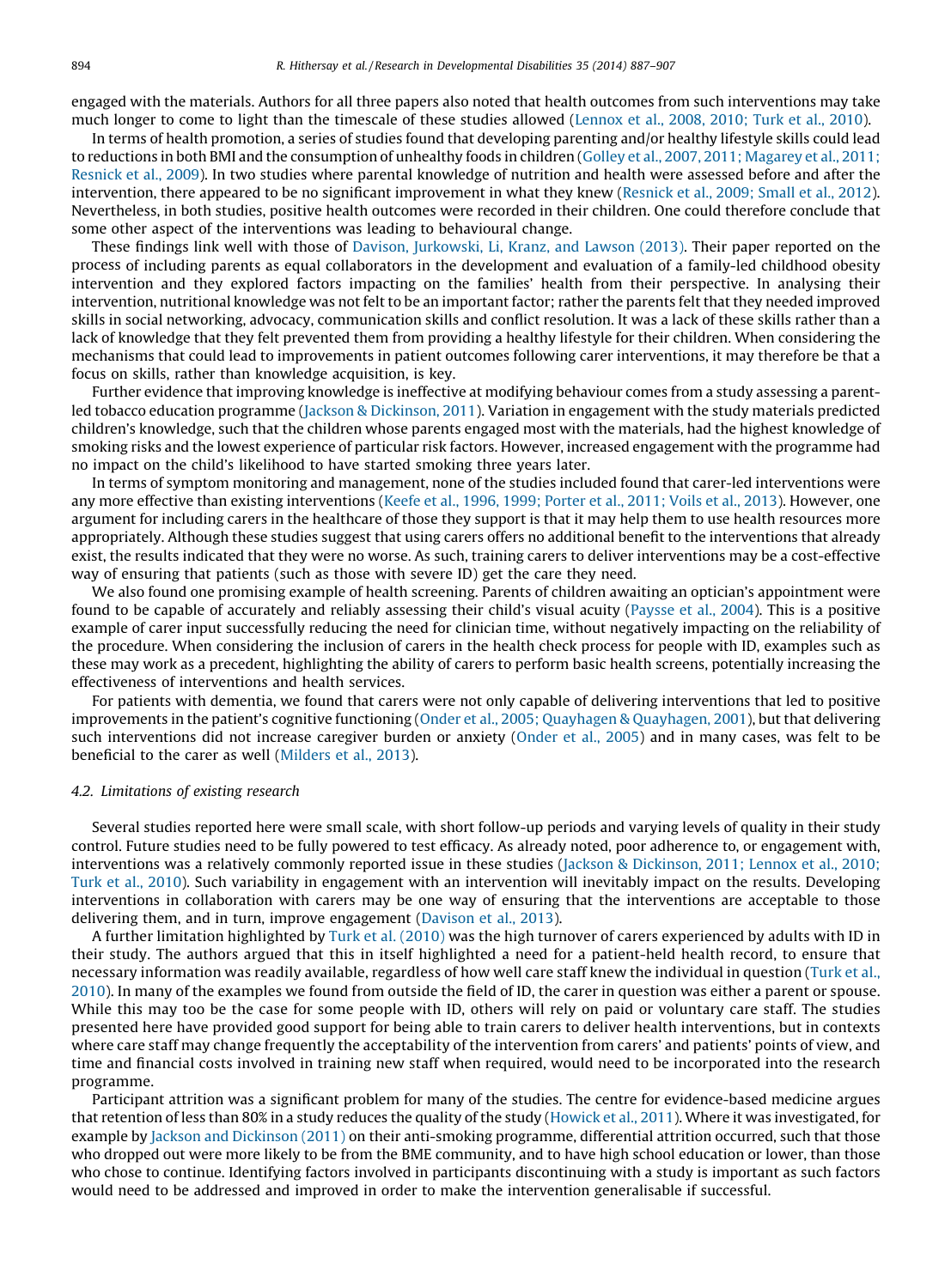A final limitation is that none of the studies included a cost analysis of the interventions presented. Using carers to deliver health interventions could save clinician time, and therefore money ([Paysse](#page-19-0) et al., 2004). However, the cost effectiveness of such interventions will depend on the cost of training carers, and ensuring that they maintain reliability and accuracy in the intervention. In a context of frequently changing care staff, such costs could accumulate more quickly than in contexts where carers are more consistent.

## 4.3. Strengths and limitations of this review

As far as the authors are aware, this is the first review to consider carer-led health interventions as a means of improving the health of the people they care for, including those with intellectual disabilities.

Our intention was to focus on adults with ID, however a lack of existing research led to the inclusion of carer-led health interventions from a variety of patient populations, with different medical conditions, of differing age groups and in different settings. Such variation in the samples, the interventions themselves, and the outcome measures used to assess their efficacy, meant that a quantitative review of carer-led interventions was not possible. As such, over-arching conclusions concerning the efficacy of carer-led health interventions as a means of improving health are difficult to make.

Our research was time-limited, thus rapid review methodology was used. To reduce search time, we used just one database (Scopus), which may have resulted in missing some papers. This review also excluded studies that were not in English, and did not include interventions published in the grey literature. It is likely that other carer-led interventions exist, and are in use, but have yet to be evaluated.

Nevertheless, several successful models have been presented, and barriers to research, such as high carer turnover and a lack of engagement with the interventions have been identified. This review may therefore help future development of carerled health interventions in general, not just in the ID population.

## 4.4. Directions for future research

With such a broad range of studies presented here, future research needs to aim to define the elements of carer-led interventions that are most likely to make a positive impact on a person's health. We need to establish how best to involve carers to ensure that high quality interventions are delivered, and that the interventions are acceptable to both those who are delivering, and those who are receiving them.

Identifying factors that would improve participant adherence and engagement with any given intervention is essential for improving the quality of future interventions. Including carers and the people they care for in the planning and development stages may be one way of producing interventions that are better adhered to.

Most crucially, it is essential that future interventions have a positive impact on health outcomes in the target population. Future studies must include sufficiently long follow up periods, to assess longer-term impacts, and health outcomes should be presented in ways that allow the reader to assess their impact in terms of noticeable changes for the patients, in addition to statistically significant results.

## 4.5. Conclusions

Carers have successfully delivered healthcare interventions, including screening, monitoring and health promotion, in a range of health settings. Nevertheless, for people with ID, there remains a lack of research in this area. With such varied interventions and outcomes found in the studies described in this review, it is hard to draw clear conclusions as how best to use carers to impact positively on the health of the person they care for in the ID community. In addition, engagement with the intervention appeared to be a common issue.

Involving carers and the people they care for in the research process may lead to better adherence to, and engagement with, carer-led interventions and should be an integral part of future research.

## Conflict of interest

The authors declare that there are no conflicts of interest.

## Funding

This article presents independent research funded by the National Institute for Health Research (NIHR) under its Programme Development Grants programme (Reference Number RP-DG-0611-10003). The views expressed are those of the authors and not necessarily those of the NHS, the NIHR or the Department of Health.

## Appendix A

See [Table](#page-9-0) A1.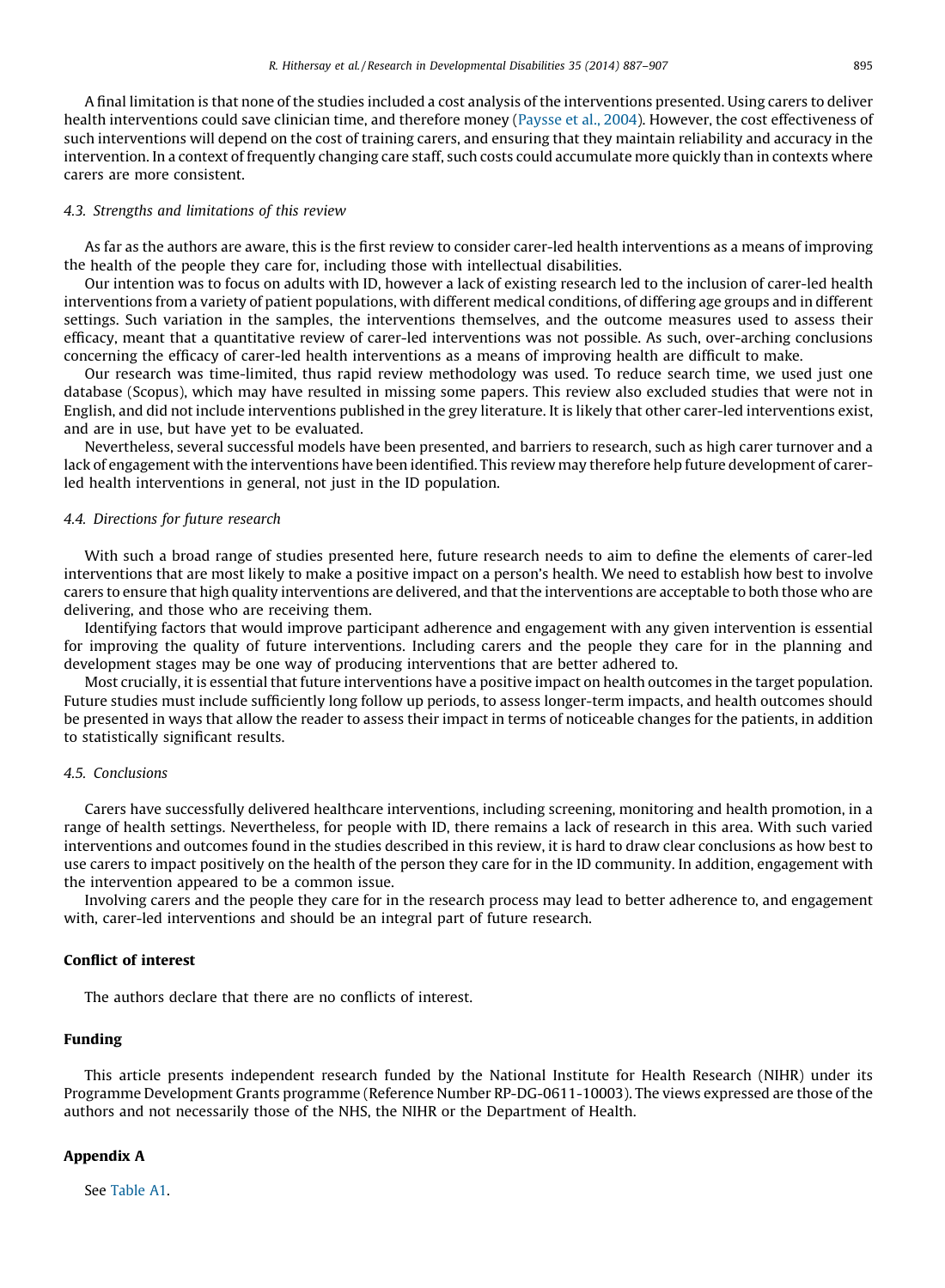<span id="page-9-0"></span>Table A1Summary of articles included in review.

| Author/year                       | Caregiver<br>group | Patient group                                                       | Intervention                                                                        | Location                            | Study method                                                                                                                                                                                      | Level of<br>evidence | Main findings                                                                                                                                                                                                                                                                                                                                                                | Category            |
|-----------------------------------|--------------------|---------------------------------------------------------------------|-------------------------------------------------------------------------------------|-------------------------------------|---------------------------------------------------------------------------------------------------------------------------------------------------------------------------------------------------|----------------------|------------------------------------------------------------------------------------------------------------------------------------------------------------------------------------------------------------------------------------------------------------------------------------------------------------------------------------------------------------------------------|---------------------|
| Davison et al.<br>(2013)          | Family<br>carers   | Children with<br>overweight/<br>obesity                             | Family<br>developed,<br>family-centred<br>intervention for<br>childhood<br>obesity. | <b>Upper State New</b><br>York, USA | Pre-post cohort design. $N = 154$<br>at baseline, $N = 119$ at follow-<br>up (77% retention).                                                                                                     | $\overline{4}$       | Significant<br>improvements in<br>child's obesity, light<br>activity, daily TV<br>viewing and dietary<br>intake. Parents<br>reported higher self-<br>efficacy in offering<br>healthy lifestyles and<br>better support for<br>children's physical<br>activity.                                                                                                                | Health<br>promotion |
| Voils et al.<br>(2013)            | Spouses            | Married patients<br>with one or more<br>LDL-C $\geq$ 100 mg/<br>dL. | Spouse-assisted<br>lifestyle change<br>intervention                                 | Durham, USA                         | 2 group RCT: intervention or<br>treatment as usual, $N = 255$<br>outpatients with LDL-<br>$C > 76$ mg/dL and their<br>spouses. Follow ups at 6 and 11<br>months $(N = 212 = 83\%)$<br>retention). | 1 <sub>b</sub>       | No significant<br>differences in mean<br>LDL-C levels at 11<br>months. Intervention<br>group had significantly<br>lower caloric intake,<br>and intake of total/<br>saturated fat.<br>Intervention group had<br>20% higher frequency,<br>and 10% higher<br>duration of physical<br>activity than controls<br>at 11 months. No<br>changes in cholesterol<br>medication usage.  | Health<br>promotion |
| Dovey and<br><b>Martin (2012)</b> | Parents            | Children with<br>sensory-related<br>feeding problems                | Parent-led<br>graduated<br>exposure                                                 | Leicestershire, UK                  | Single group pre/post design.<br>$N = 17$ families.                                                                                                                                               | 4                    | Population-corrected<br>height and weight<br>increased significantly<br>following the trial, but<br>disproportionately, so<br>that BMI changes did<br>not reach significance.<br>Intervention had<br>greatest impact on<br>number of fruit/veg the<br>child would eat. No<br>change in carbohydrate<br>items, however these<br>were the most well<br>tolerated food items at | Health<br>promotion |

baseline.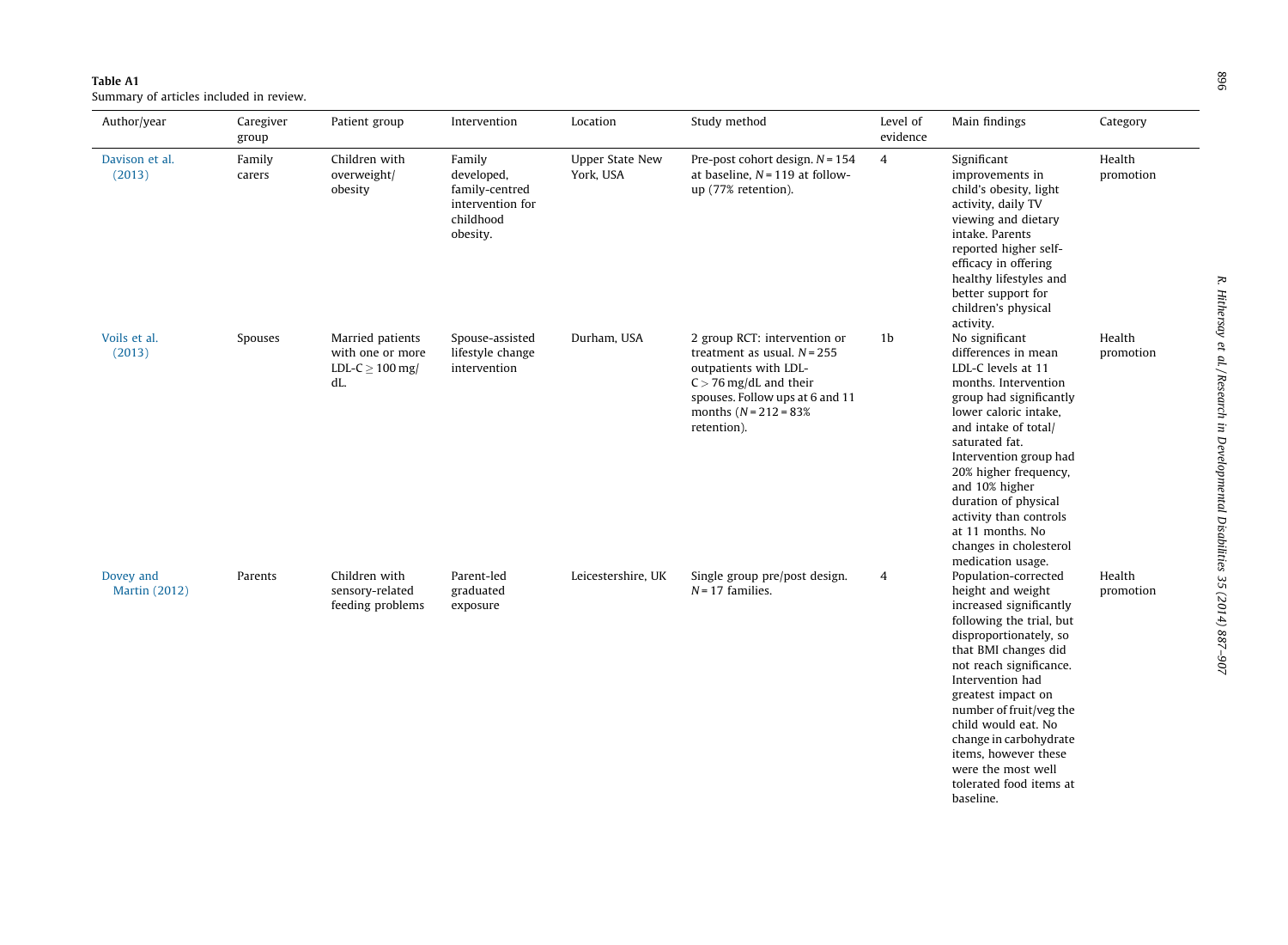| Small et al.<br>(2012)                    | Parents | Young children<br>with obesity               | Parent-directed<br>portion education<br>intervention                       | <b>USA</b>                    | Pilot study. Single group pre/<br>post design with $N = 45$<br>mothers and their 4-6 year old<br>children. 30 dyads at post-test<br>(67% retention)                                                                                                                                           | 4              | Significant reduction in<br>calories, saturated fat<br>and carbohydrates<br>served by mothers/<br>consumed by children.<br>No significant<br>differences for protein.<br>No improvements in<br>parents' knowledge.                                                                                                                                                                                            | Health<br>promotion |
|-------------------------------------------|---------|----------------------------------------------|----------------------------------------------------------------------------|-------------------------------|-----------------------------------------------------------------------------------------------------------------------------------------------------------------------------------------------------------------------------------------------------------------------------------------------|----------------|---------------------------------------------------------------------------------------------------------------------------------------------------------------------------------------------------------------------------------------------------------------------------------------------------------------------------------------------------------------------------------------------------------------|---------------------|
| Moens and<br><b>Braet</b> (2012)          | Parents | Children with<br>overweight/<br>obesity      | Parent-led<br>cognitive<br>behavioural<br>training                         | Flanders, Belgium             | Pilot study, small scale RCT<br>with 2 arms: parent-led<br>cognitive behavioural training<br>or wait-list control. $N = 50$<br>families with overweight<br>children aged 6-12. Compared<br>with reference group of $N = 36$<br>families.                                                      | 2 <sub>b</sub> | BMI reduced by 6<br>month assessment in<br>both RCT groups, but<br>only significant in the<br>intervention group. At<br>12 months, all children<br>in the RCT groups<br>showed a decreased in<br>BMI on average of 7%.<br>Reference group BMI<br>increased.                                                                                                                                                   | Health<br>promotion |
| Golley et al.<br>(2011)                   | Parents | Children with<br>overweight/<br>obesity      | Parent-led, family<br>focussed, child<br>weight<br>management<br>programme | South Australia               | Assessor-blinded. 3-arm RCT:<br>parent skills + intensive diet<br>and activity education $(P + DA)$ ,<br>parenting skills only (P) or 12<br>month wait-list control (WLC).<br>$N = 111$ overweight, pre-<br>pubertal children aged 6-9<br>years. Assessments at baseline,<br>6 and 12 months. | 1b             | Significant decrease in<br>servings per day of<br>'extra' food, in both<br>intervention groups<br>only, maintained for 6<br>months post-<br>intervention. No<br>significant<br>$group \times time$<br>differences. No<br>significant differences<br>in servings of fruit/veg/<br>meat or substitutes/<br>cereals and bread/<br>dairy. Screen time<br>reduced and active<br>play increased in all 3<br>groups. | Health<br>promotion |
| Jackson and<br><b>Dickinson</b><br>(2011) | Parents | Children who had<br>not yet tried<br>smoking | Parent-led anti-<br>smoking<br>programme                                   | North Carolina,<br><b>USA</b> | 2 group RCT: anti-smoking<br>material ( $N = 595$ ), or control<br>group ( $N = 588$ ). Follow up<br>survey at 3 years post-<br>intervention ( $N = 1032$ , 87%<br>retention).                                                                                                                | 1 <sub>b</sub> | Parents' engagement<br>with anti-smoking<br>socialisation predicted<br>child's ability to recall<br>anti-smoking advice<br>and their exposure to<br>smoking risk factors,<br>up to 3 year post-<br>intervention.                                                                                                                                                                                              | Health<br>promotion |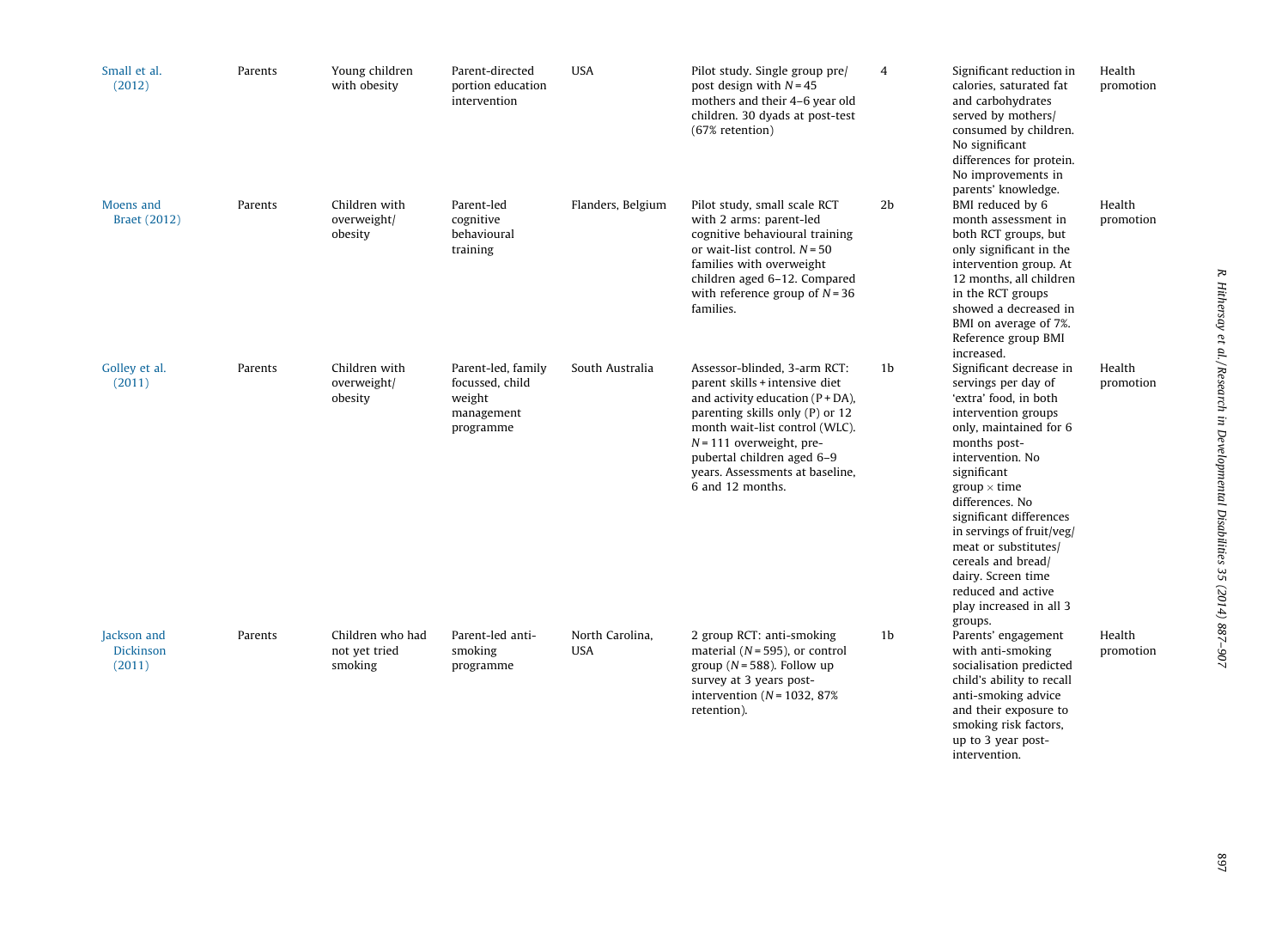| <b>Table A1</b> (Continued) |  |
|-----------------------------|--|
|-----------------------------|--|

| Author/year              | Caregiver<br>group | Patient group                           | Intervention                                                           | Location                          | Study method                                                                                                                                                                                                                                                                                                   | Level of<br>evidence | Main findings                                                                                                                                                                                                                                                                                                                                                                                                                                                                                                                              | Category            |
|--------------------------|--------------------|-----------------------------------------|------------------------------------------------------------------------|-----------------------------------|----------------------------------------------------------------------------------------------------------------------------------------------------------------------------------------------------------------------------------------------------------------------------------------------------------------|----------------------|--------------------------------------------------------------------------------------------------------------------------------------------------------------------------------------------------------------------------------------------------------------------------------------------------------------------------------------------------------------------------------------------------------------------------------------------------------------------------------------------------------------------------------------------|---------------------|
| Magarey et al.<br>(2011) | Parents            | Children with<br>overweight/<br>obesity | Triple P parenting<br>programme<br>+ healthy lifestyle<br>intervention | Adelaide and<br>Sydney, Australia | Single-blind RCT including<br>$P + HL$ (parenting skills – PPP,<br>and healthy lifestyles training)<br>vs. HL only (healthy lifestyles<br>only). $N = 169$ . By 24 months<br>after baseline, for HL, $N = 54(21)$<br>boys) and for $P$ + HL $N$ = 52 (20<br>boys).                                             | 2 <sub>b</sub>       | Average 10% weight<br>loss achieved, but no<br>main group effect. No<br>significant group effect<br>when looking at<br>parenting measures.                                                                                                                                                                                                                                                                                                                                                                                                 | Health<br>promotion |
| Resnick et al.<br>(2009) | Parents            | Children with<br>overweight/<br>obesity | Parent-directed<br>weight<br>management<br>programme                   | Massachusetts,<br><b>USA</b>      | Pilot study of a two-arm RCT:<br>parents received educational<br>materials either through the<br>post, or via interaction with a<br>community health worker.<br>$N = 46$ parents of overweight or<br>obese children, aged 5-11<br>years. 91% retention.                                                        | 2 <sub>b</sub>       | Non-significant trend<br>towards increased<br>parental knowledge<br>about healthy living.<br>Average hours<br>watching TV was a<br>significant predictor of<br>BMI, and parent TV<br>watching reduced post<br>intervention.<br>Intervention groups<br>showed a significant<br>reduction in BMI from<br>an average of 94.1 to<br>90.6. No differences<br>between those who<br>received the healthy<br>living training by mail<br>or in person.                                                                                              | Health<br>promotion |
| Beatty et al.<br>(2008)  | Parents            | Pre-adolescent<br>children              | Parent-led drug<br>education<br>intervention                           | Perth, Western<br>Australia       | Group RCT with 3 conditions:<br>intervention with choice of<br>which materials to receive<br>when, intervention with no<br>choice, and a comparison<br>group. $N = 1201$ parent<br>completed questionnaires at<br>baseline (of 1483 sent). 830<br>parents completed the follow-<br>up measures. 69% retention. | 2 <sub>b</sub>       | Intervention-group<br>parents were more<br>likely to have spoken<br>with their children,<br>more recently, to have<br>engaged the child<br>during the discussion<br>and to have addressed<br>the topics identified as<br>being protective of<br>children's involvement<br>in tobacco and alcohol.<br>The duration of talks<br>about alcohol was<br>longer than for parents<br>in the comparison<br>group. No differences<br>between those who<br>were offered choice in<br>which materials they<br>received when, and<br>those that had no | Health<br>promotion |

choice.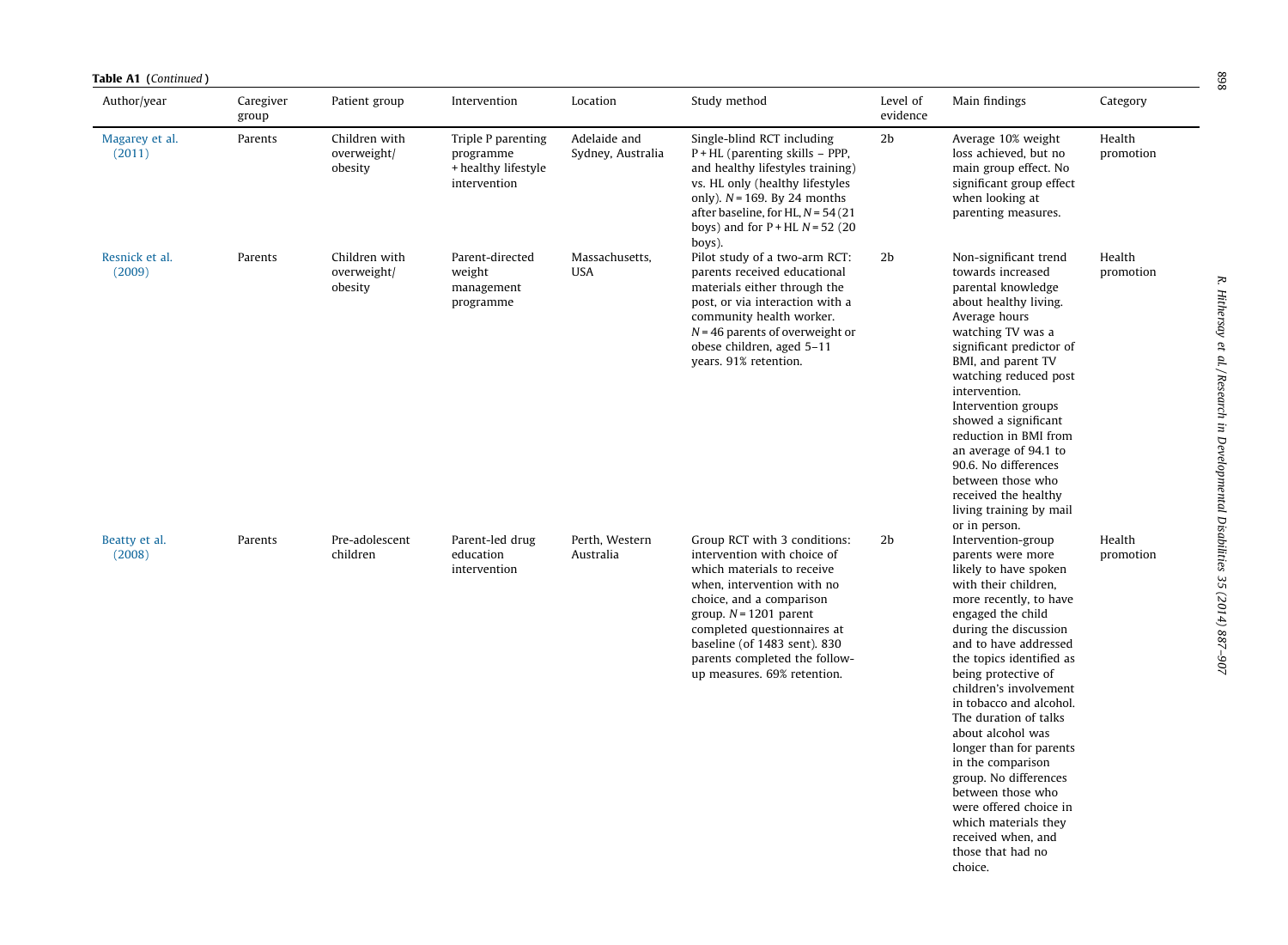| Golley et al.<br>(2007)  | Parents                                                           | Children with<br>overweight/<br>obesity   | Parent-led, family<br>focussed, child<br>weight<br>management<br>programme               | Adelaide,<br>Australia | Assessor-blinded, 3-arm RCT:<br>parent skills + intensive diet<br>and activity education $(P + DA)$ ,<br>parenting skills only (P) or 12<br>month wait-list control (WLC).<br>$N = 111$ overweight, pre-<br>pubertal children aged 6-9<br>years. Assessments at baseline,<br>6 and 12 months. | 2 <sub>b</sub> | BMI Z-score reduced by<br>$9\%$ in P + DA group, 6%<br>in P group and 5% in<br>WLC. 45% of children in<br>the WLC group<br>increased their BMI Z-<br>score over 12 months,<br>compared with 19%<br>and $24\%$ in the P + DA<br>and P groups,<br>respectively ( $p = .03$ ).<br>Only half of parents in<br>the intervention<br>groups attended 75% or<br>more of the sessions.<br>Waist circumference Z-<br>score reduced in both<br>intervention groups,<br>but not in control<br>group. | Health<br>promotion |
|--------------------------|-------------------------------------------------------------------|-------------------------------------------|------------------------------------------------------------------------------------------|------------------------|-----------------------------------------------------------------------------------------------------------------------------------------------------------------------------------------------------------------------------------------------------------------------------------------------|----------------|------------------------------------------------------------------------------------------------------------------------------------------------------------------------------------------------------------------------------------------------------------------------------------------------------------------------------------------------------------------------------------------------------------------------------------------------------------------------------------------|---------------------|
| Wardle et al.<br>(2003)  | Parents                                                           | Children                                  | Parent-led<br>graduated<br>exposure (daily<br>introducing<br>target food for 14<br>days) | London. UK             | RCT with 3 conditions:<br>exposure, information or<br>control. $N = 156$ parents of<br>children aged 2-6 years. Good<br>retention (90%) but not a<br>blinded study.                                                                                                                           | 2 <sub>b</sub> | Greater increases in<br>liking, ranking and<br>consumption of the<br>'target' vegetable from<br>pre- to post-<br>intervention occurred<br>in the Exposure group<br>than in either of the<br>other two groups. Only<br>the Exposure group<br>showed significant<br>increases across all<br>three outcomes.                                                                                                                                                                                | Health<br>promotion |
| Milders et al.<br>(2013) | Spouses or<br>other<br>primary<br>(family<br>member)<br>caregiver | Adults with mild/<br>moderate<br>dementia | Caregiver-led<br>cognitive<br>stimulation                                                | Scotland               | Feasibility/fidelity study.<br>Measurements at baseline, 6<br>and 12 weeks. $N = 29$ dyads at<br>start, 21 at end of study. 72%<br>retention.                                                                                                                                                 | 4              | Caregivers were<br>capable of delivering<br>the cognitive<br>stimulation, and did so<br>adequately. There were<br>no detrimental effects<br>on the wellbeing of the<br>caregivers themselves.<br>Despite reporting some<br>burden from having to<br>do the exercises, most<br>caregivers reported<br>that they themselves<br>also benefitted from<br>them. Adults with<br>dementia improved in                                                                                           | Mental health       |

their verbal fluency between the 8 and 16 week follow ups.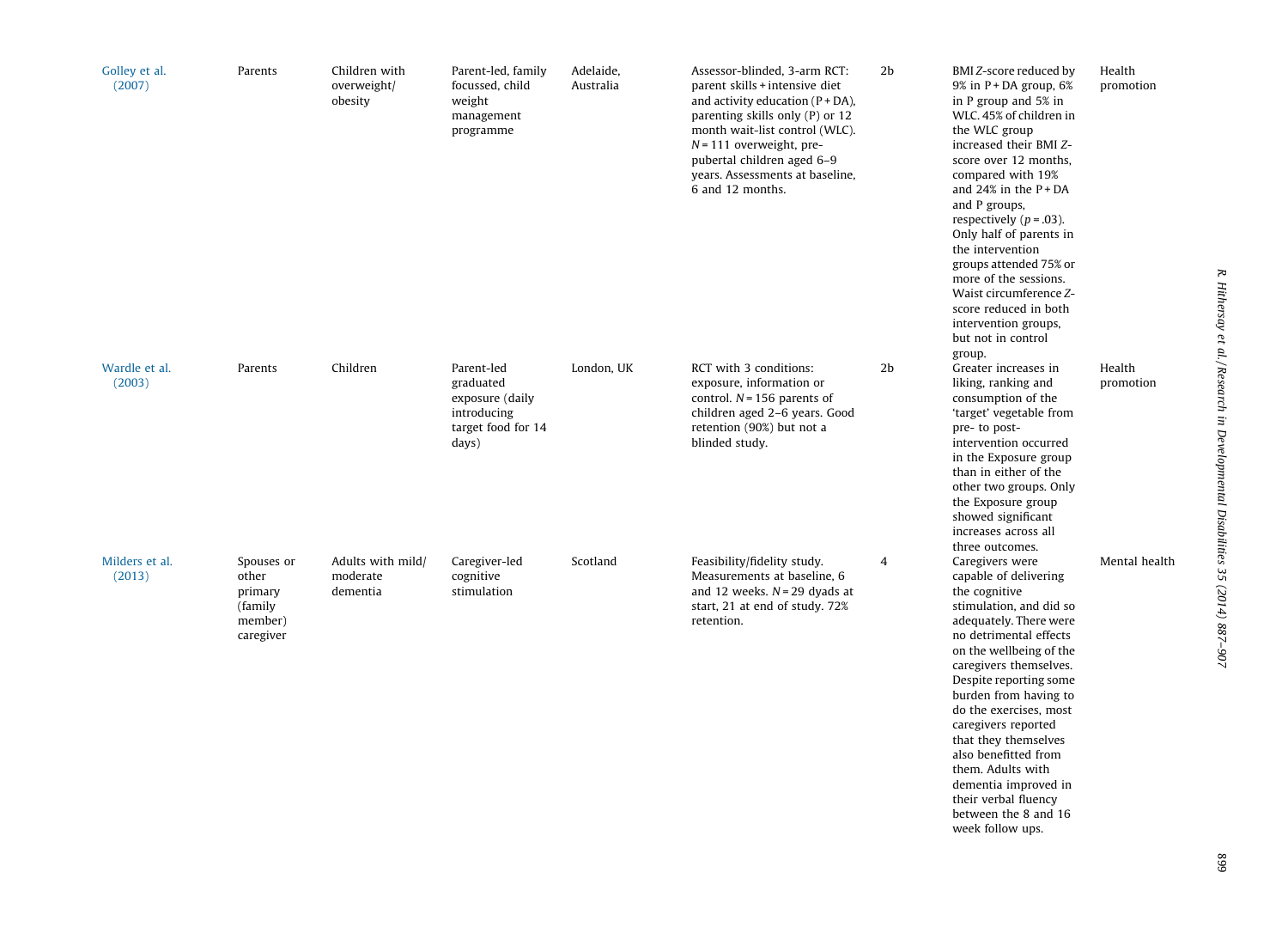| Table A1 (Continued)              |                    |                                                            |                                                        |                                             |                                                                                                                                                                                                                                                                                                                    |                      |                                                                                                                                                                                                                                                                                                                                                                                                                                                                                                       |               |  |  |
|-----------------------------------|--------------------|------------------------------------------------------------|--------------------------------------------------------|---------------------------------------------|--------------------------------------------------------------------------------------------------------------------------------------------------------------------------------------------------------------------------------------------------------------------------------------------------------------------|----------------------|-------------------------------------------------------------------------------------------------------------------------------------------------------------------------------------------------------------------------------------------------------------------------------------------------------------------------------------------------------------------------------------------------------------------------------------------------------------------------------------------------------|---------------|--|--|
| Author/year                       | Caregiver<br>group | Patient group                                              | Intervention                                           | Location                                    | Study method                                                                                                                                                                                                                                                                                                       | Level of<br>evidence | Main findings                                                                                                                                                                                                                                                                                                                                                                                                                                                                                         | Category      |  |  |
| van der Sluis<br>et al. (2012)    | Parents            | Young children<br>with anxiety<br>disorder                 | Parent-directed<br>Cognitive<br>Behavioural<br>Therapy | Amsterdam and<br>Maastricht,<br>Netherlands | Pilot study. Single group pre/<br>post design with $N = 26$<br>families of 4-6 year old<br>children with anxiety disorder.                                                                                                                                                                                         | $\overline{4}$       | Children and parents<br>reported significant<br>reductions (medium<br>effect size) in child's<br>anxiety symptoms. No<br>significant changes in<br>externalising<br>symptoms or social<br>competence. Post<br>intervention, mothers<br>reported being<br>significantly more<br>likely to use positive<br>reinforcement,<br>modelling and<br>reassurance responses<br>to their child's<br>anxieties, and<br>significantly less like to<br>use strategies that<br>reinforced the child's<br>dependence. | Mental health |  |  |
| Quayhagen and<br>Quayhagen (2001) | Family<br>carers   | People with<br>dementia                                    | Caregiver-led<br>cognitive<br>stimulation<br>therapy.  | San Diego, USA                              | Case-control design using data<br>from 2 previous RCTs:<br>caregiver-led cognitive<br>stimulation, placebo (watching<br>TV/reading news with<br>caregiver - with no discussion),<br>wait-list control. $N = 56$ dyads<br>(44 male patients). Results<br>from 2 studies combined,<br>without longer follow up data. | 3b                   | Results showed<br>improvement in<br>immediate memory for<br>patients in the first<br>study, in problem<br>solving in the second<br>study, and in verbal<br>fluency for patients in<br>both studies, with<br>decline in the<br>respective control<br>groups.                                                                                                                                                                                                                                           | Mental health |  |  |
| Onder et al. (2005)               | Family<br>carers   | People with<br>dementia being<br>treated with<br>Donepezil | Caregiver-led<br>reality<br>orientation<br>programme   | Rome and Brescia,<br>Italy                  | RCT with 2 groups: caregiver-<br>led reality orientation<br>programme, or control group.<br>$N = 156$ (79 in intervention<br>group). Follow up at 25<br>months. 88% participant<br>retention.                                                                                                                      | 1 <sub>b</sub>       | Slight improvements<br>for intervention group<br>seen in MMSE and<br>ADAS-Cog scores -<br>compared to declines<br>in the control group.<br>No significant effects<br>for behavioural/<br>functional outcomes.<br>No differences over<br>time in caregiver                                                                                                                                                                                                                                             | Mental health |  |  |

 $006\,$ 

burden.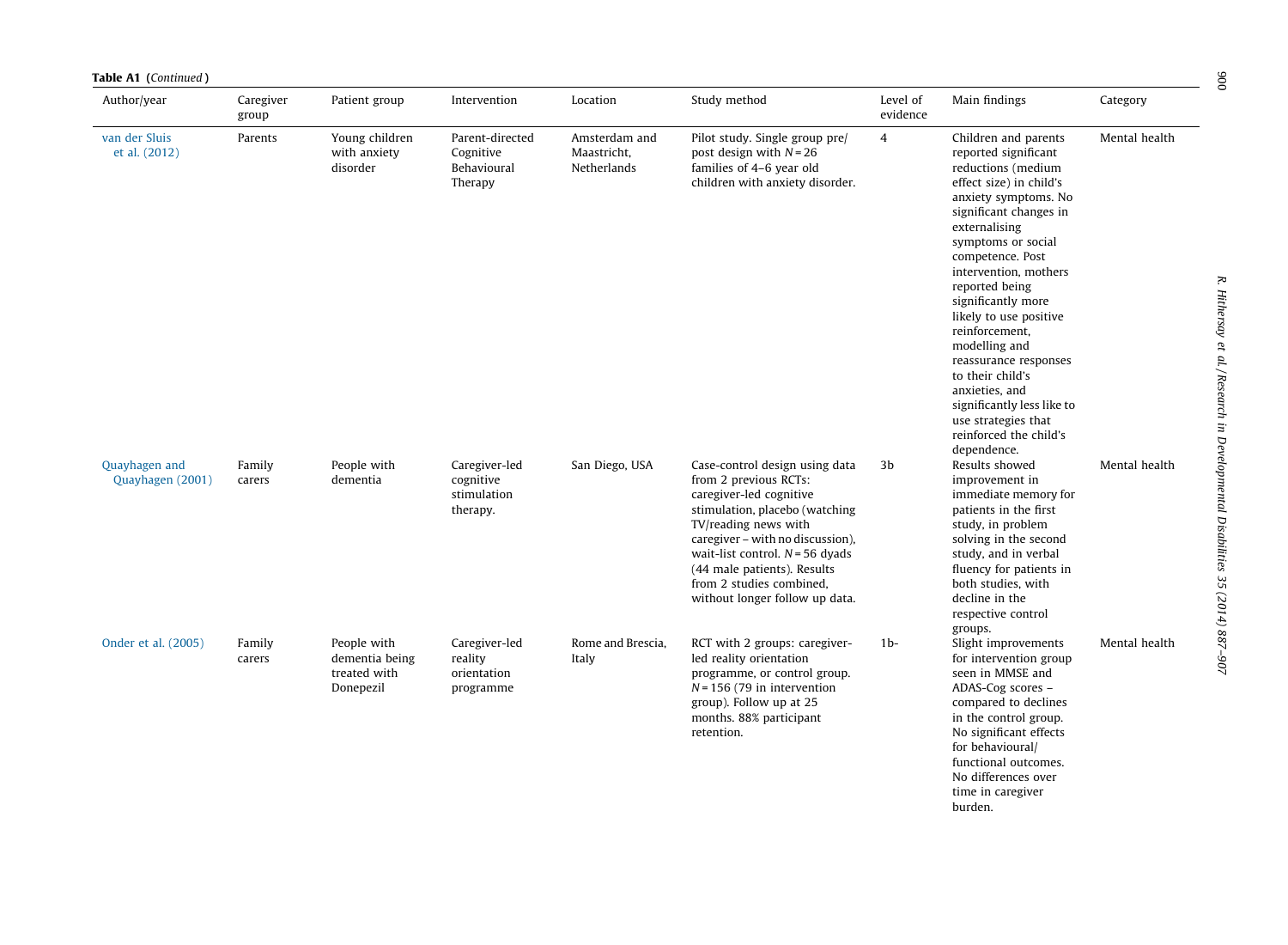| Lennox et al.<br>(2010) | Family and<br>paid carers | Adults with ID<br>living in<br>community<br>settings | Comprehensive<br>Health<br>Assessment<br>Programme<br>(CHAP) and<br>Advocacy Skills<br>Kit (ASK) Diary | Greater Brisbane,<br>Australia | 4-arm cluster RCT: CHAP alone,<br>ASK alone, CHAP + ASK,<br>control-care as usual, 272<br>patients randomised, data from<br>242 analysed at end. 89%<br>retention.                                               | 1 <sub>b</sub> | Increased health<br>promotion, disease-<br>prevention and case-<br>finding in groups using<br>the CHAP. CHAP led to<br>more Pneumococcus &<br>Hepatitis A<br>vaccinations, hearing &<br>vision tests and weight<br>measurements. No<br>improvements seen in<br>the group using only<br>the ASK diary.                                                                                                                                                                                 | Pre-checks/<br>documentation |
|-------------------------|---------------------------|------------------------------------------------------|--------------------------------------------------------------------------------------------------------|--------------------------------|------------------------------------------------------------------------------------------------------------------------------------------------------------------------------------------------------------------|----------------|---------------------------------------------------------------------------------------------------------------------------------------------------------------------------------------------------------------------------------------------------------------------------------------------------------------------------------------------------------------------------------------------------------------------------------------------------------------------------------------|------------------------------|
| Lennox et al.<br>(2008) | Family and<br>paid carers | Adolescents with<br>ID                               | Comprehensive<br>Health<br>Assessment<br>Programme<br>(CHAP) and<br>Advocacy Skills<br>Kit (ASK) Diary | Queensland,<br>Australia       | Pilot trial, $N = 30$ adolescents<br>with ID, plus their parents, and<br>8 teachers. 26 adolescents<br>attended a CHAP.                                                                                          | 4              | CHAP led to mean 5.2<br>health conditions<br>being identified, and<br>1.4 health actions by<br>the GP, per person.<br>Teachers and students<br>liked the ASK health<br>diary, but it did not<br>lead to increased<br>communication.                                                                                                                                                                                                                                                   | Pre-checks/<br>documentation |
| Turk et al. (2010)      | Carers (paid/<br>family)  | Adults with<br>learning<br>disabilities              | Implementation<br>of a hand held<br>health record                                                      | Greenwich and<br>Bexley, UK    | 2 group RCT: personal health<br>profiles ( $N = 102$ ) or control<br>$(N = 99)$ . GP surgeries were<br>batch randomised $(N = 40)$ .<br>$N = 163$ followed up after 12<br>months intervention. 81%<br>retention. | 1 <sub>b</sub> | A slightly greater<br>increase in healthcare<br>visits occurred over the<br>year in the<br>intervention group 0.6<br>$(0.4-1.6)$ visits/year<br>compared with<br>controls. AWLD in PHP<br>group reported more<br>health problems at<br>follow-up 0.9 (0.0-1.8).<br>AWLD liked their PHP<br>(92%) but only 63%<br>AWLD and 55% carers<br>reported PHP usage.<br>Carers had high<br>turnover (34%).<br>Conclusions: No<br>significant outcomes<br>were achieved by the<br>intervention. | Pre-checks/<br>documentation |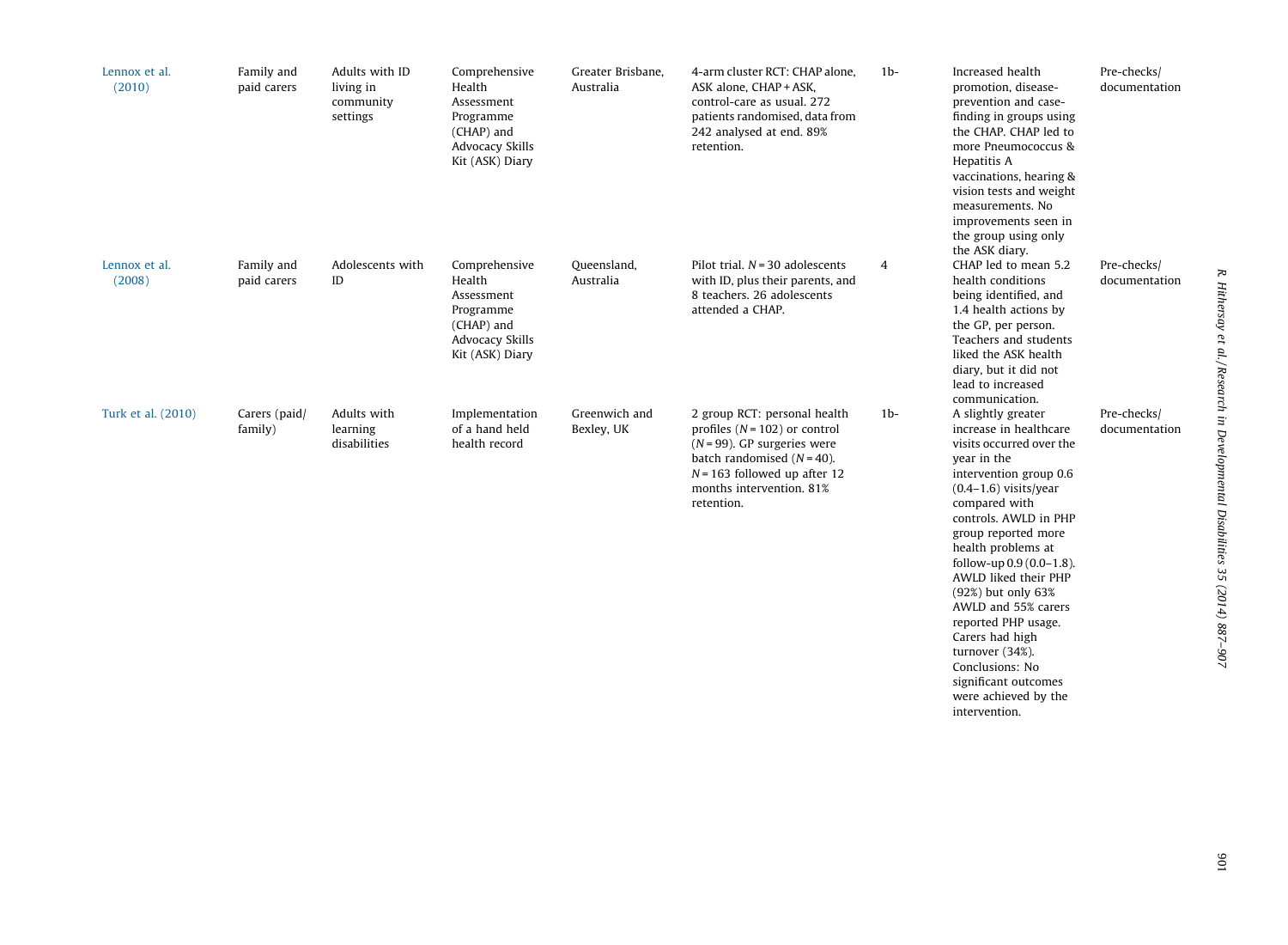|                         | Table A1 (Continued)          |                                     |                                                           |                               |                                                                                                                                                                                                                                                                                                             |                      |                                                                                                                                                                                                                                                                                                                                                                                                                                                                                                                                                                |                                      |  |  |  |
|-------------------------|-------------------------------|-------------------------------------|-----------------------------------------------------------|-------------------------------|-------------------------------------------------------------------------------------------------------------------------------------------------------------------------------------------------------------------------------------------------------------------------------------------------------------|----------------------|----------------------------------------------------------------------------------------------------------------------------------------------------------------------------------------------------------------------------------------------------------------------------------------------------------------------------------------------------------------------------------------------------------------------------------------------------------------------------------------------------------------------------------------------------------------|--------------------------------------|--|--|--|
| Author/year             | Caregiver<br>group            | Patient group                       | Intervention                                              | Location                      | Study method                                                                                                                                                                                                                                                                                                | Level of<br>evidence | Main findings                                                                                                                                                                                                                                                                                                                                                                                                                                                                                                                                                  | Category                             |  |  |  |
| Paysse et al.<br>(2004) | Parents                       | Children                            | Parent-led visual<br>acuity<br>assessment                 | Texas, USA                    | Prospective experimental<br>study with two phases. 1:<br>$N = 64$ children had visual<br>acuity tested using EVA, first by<br>parents, then by technicians. 2:<br>$N = 44$ children randomly<br>assigned to group A: parent-led<br>VA test or group B: technician<br>performed full visual acuity<br>check. | 2 <sub>b</sub>       | Reliability of parent-<br>determined VA was<br>high (correlation with<br>technicians scores was<br>$r = .91$ for right and .81<br>for left eyes, with 93%<br>of right eye parent<br>scores and 85% of left<br>eye parent scores<br>within 0.11 logarithm<br>of minimal angle of<br>resolution (logMAR)<br>units (i.e. within one<br>line of vision) from<br>technician's score.<br>Parent pre-screen<br>group required 66%<br>fewer optotypes to<br>right eyes and 68%<br>fewer to left eyes, to<br>determine VA, which<br>markedly reduced<br>clinician time. | Screening                            |  |  |  |
| Porter et al.<br>(2011) | Friend or<br>family<br>member | Early stage lung<br>cancer patients | Caregiver-<br>assisted Coping<br>Skills Training<br>(CST) | North Carolina,<br><b>USA</b> | RCT with 2 arms: Care-giver<br>assisted CST, or cancer<br>education/support including<br>caregiver, $N = 233$<br>patients + their caregivers.<br>Follow up assessments $N = 140$ .<br><80% follow-up                                                                                                        | 2 <sub>b</sub>       | Participants in both<br>groups reported<br>significant<br>improvements over<br>time in worst pain,<br>physical and functional<br>well-being, lung cancer<br>symptoms, depression<br>and self-efficacy. No<br>significant<br>intervention group<br>differences. When<br>dichotomising cancer<br>stage, those with stage<br>I benefitted most from<br>the educational<br>package, whereas<br>those with Stage II and<br>III cancers benefitted<br>most from caregiver-<br>assisted CST.                                                                          | Symptom<br>monitoring/<br>management |  |  |  |

R. Hithersay et al. / Research in Developmental Disabilities 55 (2014) 902 - R. Hithersay et al. / Research in Developmental Disabilities 35 (2014) 887–907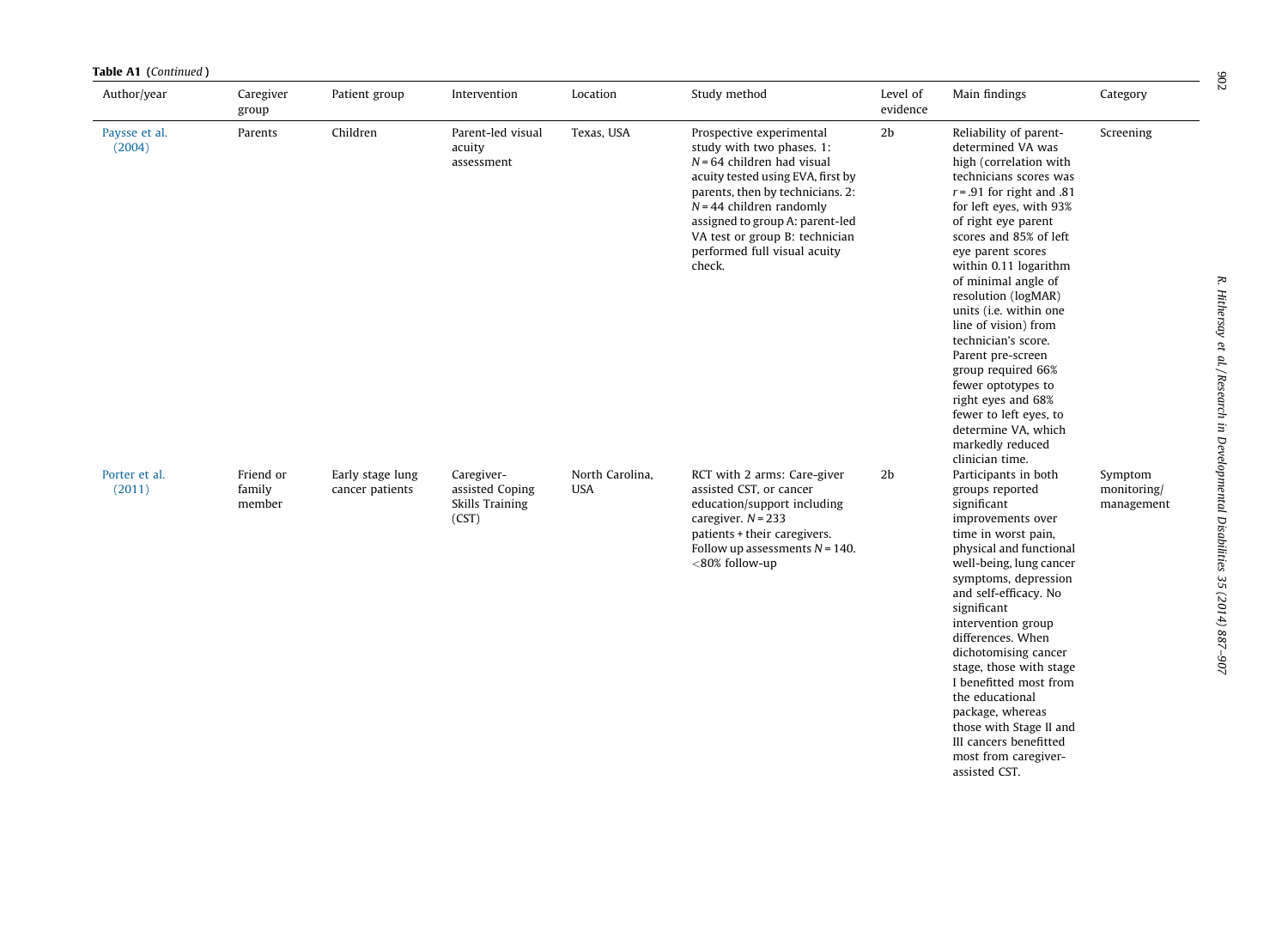[Keefe](#page-19-0) et al.[\(1996\)](#page-19-0)

Spouse Patients with

osteoarthritis ofthe knee

Spouse-assisted Coping Skills Training (CST)

North Carolina, USA

RCT comparing spouseassisted CST, conventional CST and a control educationalpackage.  $N = 88$ . 6 dropped out during course of study. 93% retention.

1b- The spouse-assisted CST condition had significantly lower levels of pain, psychological disability, and pain behaviour, and higher scores on measures ofcoping attempts, marital adjustment, and self-efficacy than patients in the AE-SS control condition after intervention.Compared to patients in the AE-SS control condition, patients who received CST without spouse involvement had significantly higher post-treatment levels of self-efficacy and marital adjustment and showed <sup>a</sup> tendency towards lower levels of pain and psychological disability and higher scores on measures of coping attempts and ratings of the perceived effectiveness of paincoping strategies. There were no significant differences between spouseassisted or conventional CST.

Symptom monitoring/ management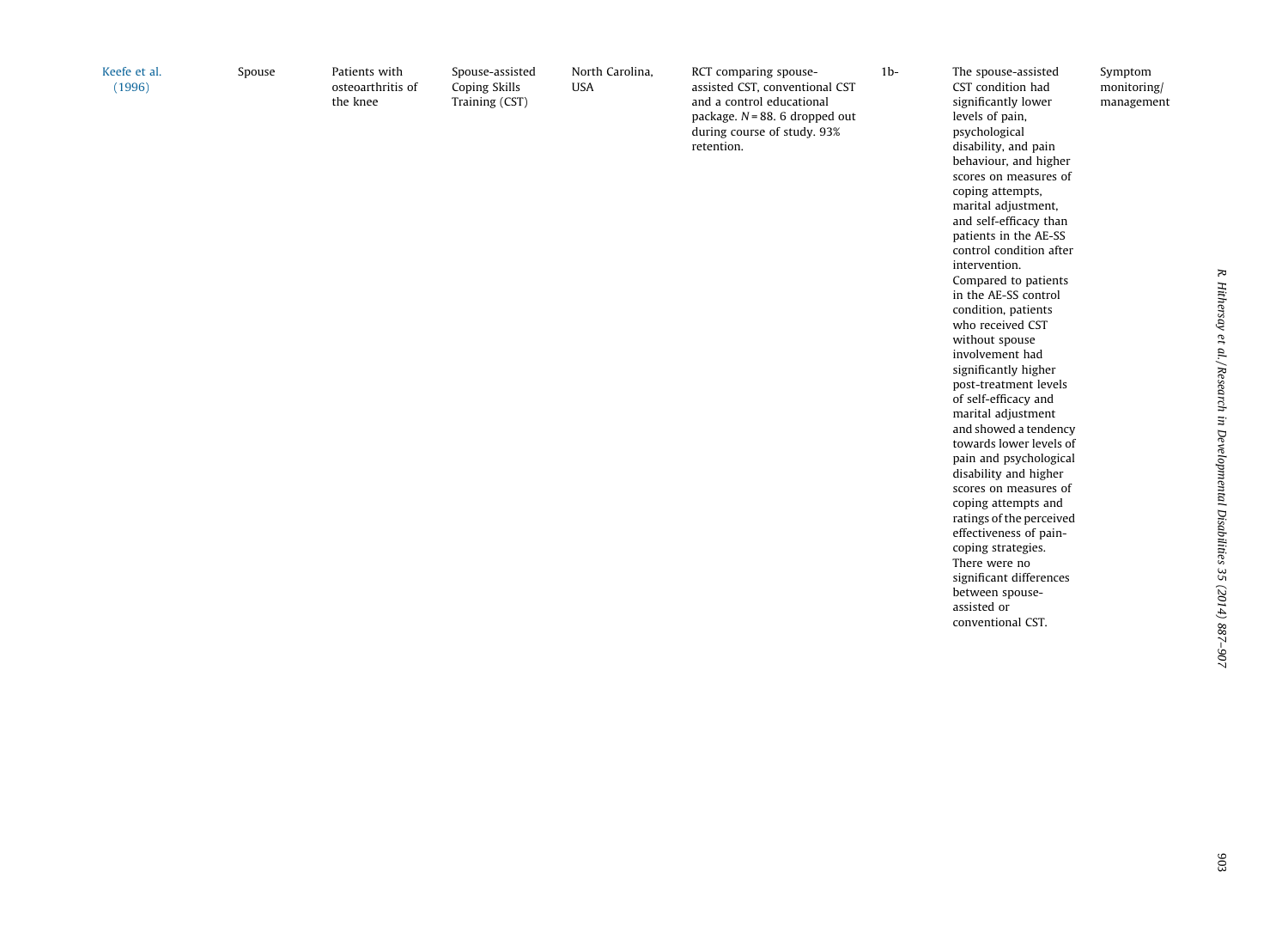| Table A1 (Continued)   |                    |                                                |                                                    |                               |                                                                                                                                                                                         |                      |                                                                                                                                                                                                                                                                                                                                                                                                                                                                                                                                                                                                                                                                                                                                                                                                                                                                                                                     |                                      |  |  |  |  |
|------------------------|--------------------|------------------------------------------------|----------------------------------------------------|-------------------------------|-----------------------------------------------------------------------------------------------------------------------------------------------------------------------------------------|----------------------|---------------------------------------------------------------------------------------------------------------------------------------------------------------------------------------------------------------------------------------------------------------------------------------------------------------------------------------------------------------------------------------------------------------------------------------------------------------------------------------------------------------------------------------------------------------------------------------------------------------------------------------------------------------------------------------------------------------------------------------------------------------------------------------------------------------------------------------------------------------------------------------------------------------------|--------------------------------------|--|--|--|--|
| Author/year            | Caregiver<br>group | Patient group                                  | Intervention                                       | Location                      | Study method                                                                                                                                                                            | Level of<br>evidence | Main findings                                                                                                                                                                                                                                                                                                                                                                                                                                                                                                                                                                                                                                                                                                                                                                                                                                                                                                       | Category                             |  |  |  |  |
| Keefe et al.<br>(1999) | Spouse             | Patients with<br>osteoarthritis of<br>the knee | Spouse-assisted<br>Coping Skills<br>Training (CST) | North Carolina,<br><b>USA</b> | Follow up of RCT comparing<br>spouse-assisted CST,<br>conventional CST and a control<br>educational package, $N = 88$ at<br>baseline, $N = 70$ at 12 month<br>follow up. 79% retention. | 2 <sub>b</sub>       | At 6-month follow-up,<br>the spouse-assisted<br>CST condition scored<br>higher on measures of<br>coping and self-<br>efficacy than those in<br>the AE-SS control<br>group. At 6-month<br>follow-up, patients<br>who received CST<br>without spouse<br>involvement showed a<br>significantly higher<br>frequency of coping<br>attempts and reported<br>higher levels of marital<br>adjustment than those<br>in the AE-SS control<br>group. At 12-month<br>follow-up, patients in<br>the spouse-assisted<br>CST condition had<br>significantly higher<br>overall self-efficacy<br>than those in the AE-SS<br>control condition. In<br>addition, patients in<br>both the spouse-<br>assisted CST and CST<br>only conditions tended<br>to show improvements<br>in physical disability at<br>the 12-month follow-<br>up. There were no<br>significant differences<br>between spouse-<br>assisted or<br>conventional CST. | Symptom<br>monitoring/<br>management |  |  |  |  |

Disabilities

55 (2014)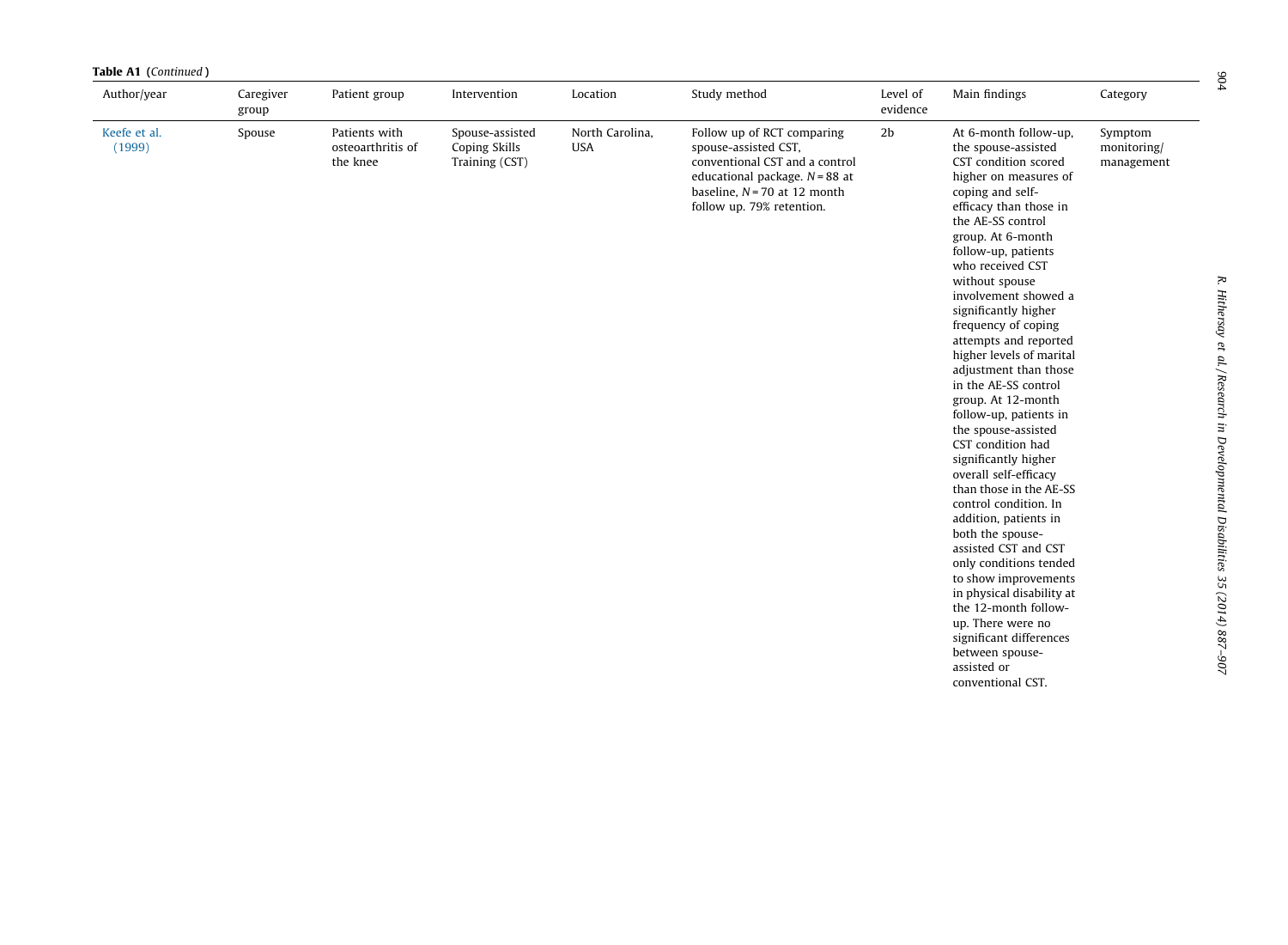| Abbasi et al.<br>(2012) | Spouses | Patients with<br>chronic lower<br>back pain | Spouse-assisted<br>mulitdisciplinary<br>pain management<br>programme (SA-<br>MPMP) | Tehran, Iran | 3 arm RCT. SA-MPMP, MPMP<br>and standard medical care.<br>$N = 36$ at baseline, $N = 29$ at 12<br>month follow-up. 80.5%<br>retention. Underpowered. | 2 <sub>b</sub> | SA-MPMP led to<br>significant<br>improvements in<br>kinesiophobia and pain<br>related rumination at<br>12 months, compared<br>to standard medical<br>care or standard<br>MPMP. All groups<br>improved in disability<br>scores post-treatment,<br>but all also rose up<br>again at 12 month<br>follow up. All improved<br>on kinesiophobia<br>measures (SA-MPMP<br>significantly more than<br>others) but by 12<br>month follow up had<br>risen again (only<br>slightly for SA MPMP<br>group, but to levels<br>higher than baseline<br>for the other two<br>groups). | Symptom<br>monitoring/<br>management |
|-------------------------|---------|---------------------------------------------|------------------------------------------------------------------------------------|--------------|------------------------------------------------------------------------------------------------------------------------------------------------------|----------------|---------------------------------------------------------------------------------------------------------------------------------------------------------------------------------------------------------------------------------------------------------------------------------------------------------------------------------------------------------------------------------------------------------------------------------------------------------------------------------------------------------------------------------------------------------------------|--------------------------------------|
|-------------------------|---------|---------------------------------------------|------------------------------------------------------------------------------------|--------------|------------------------------------------------------------------------------------------------------------------------------------------------------|----------------|---------------------------------------------------------------------------------------------------------------------------------------------------------------------------------------------------------------------------------------------------------------------------------------------------------------------------------------------------------------------------------------------------------------------------------------------------------------------------------------------------------------------------------------------------------------------|--------------------------------------|

 $\overline{\phantom{0}}$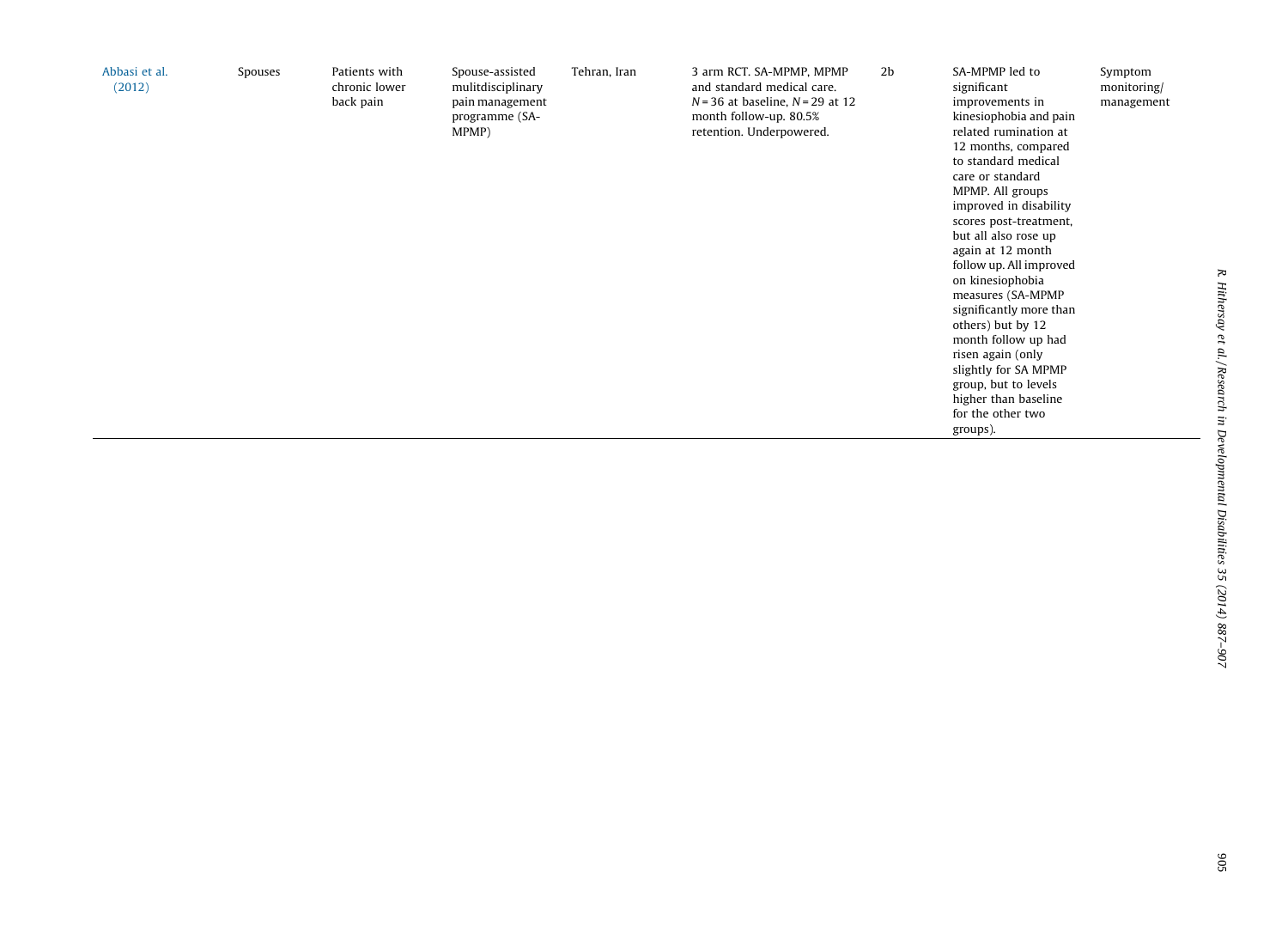#### <span id="page-19-0"></span>References

- Abbasi, M., Dehghani, M., Keefe, F. J., Jafari, H., Behtash, H., & Shams, J. (2012). Spouse-assisted training in pain coping skills and the outcome of [multidisciplinary](http://refhub.elsevier.com/S0891-4222(14)00014-6/sbref0005) pain [management](http://refhub.elsevier.com/S0891-4222(14)00014-6/sbref0005) for chronic low back pain treatment: A 1-year randomized controlled trial. European Journal of Pain, 16(7), 1033-1043.
- Alborz, A., McNally, R., & Glendinning, C. (2005). Access to health care for people with learning [disabilities](http://refhub.elsevier.com/S0891-4222(14)00014-6/sbref0010) in the UK: Mapping the issues and reviewing the [evidence.](http://refhub.elsevier.com/S0891-4222(14)00014-6/sbref0010) Journal of Health Services Research & Policy, 10(3), 173–182.
- Backer, C., Chapman, M., & Mitchell, D. (2009). Access to secondary healthcare for people with intellectual [disabilities:](http://refhub.elsevier.com/S0891-4222(14)00014-6/sbref0015) A review of the literature. Journal of Applied Research in Intellectual [Disabilities,](http://refhub.elsevier.com/S0891-4222(14)00014-6/sbref0015) 22(6), 514–525.
- Barr, O., Gilgunn, J., Kane, T., & Moore, G. (1999). Health screening for people with learning disabilities by a [community](http://refhub.elsevier.com/S0891-4222(14)00014-6/sbref0020) learning disability nursing service in Northern Ireland. Journal of Advanced Nursing, 29(6), [1482–1491.](http://refhub.elsevier.com/S0891-4222(14)00014-6/sbref0020)
- Baxter, H., Lowe, K., Houston, H., Jones, G., Felce, D., & Kerr, M. (2006). Previously [unidentified](http://refhub.elsevier.com/S0891-4222(14)00014-6/sbref0025) morbidity in patients with intellectual disability. British Journal of General [Practice,](http://refhub.elsevier.com/S0891-4222(14)00014-6/sbref0025) 56(523), 93–98.
- Beatty, S. E., Cross, D. S., & Shaw, T. M. (2008). The impact of a parent-directed intervention on parent-child [communication](http://refhub.elsevier.com/S0891-4222(14)00014-6/sbref0030) about tobacco and alcohol. Drug and Alcohol Review, 27(6), [591–601](http://refhub.elsevier.com/S0891-4222(14)00014-6/sbref0030).
- Bittles, A. H., Petterson, B. A., Sullivan, S. G., Hussain, R., Glasson, E. L. & Montgomery, P. D. (2002). The influence of intellectual disability on life expectancy, Journals of Gerontology. Series A, Biological Sciences and Medical Sciences, 57(7), [M470–M472.](http://refhub.elsevier.com/S0891-4222(14)00014-6/sbref0035)
- Cooper, S.-A., Smiley, E., Morrison, J., Williamson, A., & Allan, L. (2007). Mental ill-health in adults with intellectual [disabilities:](http://refhub.elsevier.com/S0891-4222(14)00014-6/sbref0040) Prevalence and associated factors. British Journal of [Psychiatry,](http://refhub.elsevier.com/S0891-4222(14)00014-6/sbref0040) 190(1), 27–35.
- Davison, K. K., Jurkowski, J. M., Li, K., Kranz, S., & Lawson, H. A. (2013). A childhood obesity [intervention](http://refhub.elsevier.com/S0891-4222(14)00014-6/sbref0045) developed by families for families: Results from a pilot study. [International](http://refhub.elsevier.com/S0891-4222(14)00014-6/sbref0045) Journal of Behavioral Nutrition and Physical Activity, 10(1), 3.
- Dovey, T. M., & Martin, C. I. (2012). A parent-led contingent reward [desensitization](http://refhub.elsevier.com/S0891-4222(14)00014-6/sbref0050) intervention for children with a feeding problem resulting from sensory [defensiveness.](http://refhub.elsevier.com/S0891-4222(14)00014-6/sbref0050) ICAN: Infant, Child, & Adolescent Nutrition, 4(6), 384–393.
- Emerson, E. (2011). Health status and health risks of the "hidden majority" of adults with intellectual disability. Intellectual and [Developmental](http://refhub.elsevier.com/S0891-4222(14)00014-6/sbref0055) Disabilities, 49(3). [155–165](http://refhub.elsevier.com/S0891-4222(14)00014-6/sbref0055).
- Emerson, E., Baines, S., Allerton, L., & Welch, V. (2010). Health inequalities and people with learning disabilities in the UK: 2010. Durham: Improving Health & Lives: Learning Disabilities Observatory. Retrieved from: [http://www.nepho.org.uk/uploads/doc/vid\\_7598\\_IHaL2010-3HealthInequality2010Summary.pdf.](http://www.nepho.org.uk/uploads/doc/vid_7598_IHaL2010-3HealthInequality2010Summary.pdf)
- Ganann, R., Ciliska, D., & Thomas, H. (2010). Expediting systematic reviews: Methods and implications of rapid reviews. [Implementation](http://refhub.elsevier.com/S0891-4222(14)00014-6/sbref0065) Science, 5(1), 56.
- Glover, G., & Ayub, M. (2010). How people with learning disabilities die. IHAL: Learning Disabilities Observatory. Retrieved from: [http://www.lincs2life.org.uk/](http://www.lincs2life.org.uk/Libraries/Local/825/Docs/Executive/Jan 2012/How people with learning disabilities die.pdf) [Libraries/Local/825/Docs/Executive/Jan%202012/How%20people%20with%20learning%20disabilities%20die.pdf.](http://www.lincs2life.org.uk/Libraries/Local/825/Docs/Executive/Jan 2012/How people with learning disabilities die.pdf)
- Golley, R. K., Magarey, A. M., Baur, L. A., Steinbeck, K. S., & Daniels, L. A. (2007). Twelve-month effectiveness of a parent-led, family-focused [weight-management](http://refhub.elsevier.com/S0891-4222(14)00014-6/sbref0075) program for prepubertal children: A [randomized,](http://refhub.elsevier.com/S0891-4222(14)00014-6/sbref0075) controlled trial. Pediatrics, 119(3), 517–525.
- Golley, R. K., Magarey, A. M., & Daniels, L. A. (2011). Children's food and activity patterns following a six-month child weight [management](http://refhub.elsevier.com/S0891-4222(14)00014-6/sbref0080) program. International Journal of Pediatric Obesity, 6(5–6), [409–414](http://refhub.elsevier.com/S0891-4222(14)00014-6/sbref0080).
- Heslop, P., Blair, P., Fleming, P., Hoghton, M., Marriott, A., & Russ, L. (2013). Confidential inquiry into premature deaths of people with learning disabilities (CIPOLD): Final report. Retrieved from: [http://www.cabdirect.org/abstracts/20133132457.html.](http://www.cabdirect.org/abstracts/20133132457.html)
- Hollins, S., Attard, M. T., von Fraunhofer, N., McGuigan, S., & Sedgwick, P. (1998). Mortality in people with learning disability: Risks, causes, and death [certification](http://refhub.elsevier.com/S0891-4222(14)00014-6/sbref0090) findings in London. [Developmental](http://refhub.elsevier.com/S0891-4222(14)00014-6/sbref0090) Medicine and Child Neurology, 40(1), 50.
- Howick, J., Chalmers, I., Glasziou, P., Greenhalgh, T., Heneghan, C., Liberati, A., et al. (2011). The Oxford 2011 levels of evidence. Oxford Centre for [Evidence-Based](http://refhub.elsevier.com/S0891-4222(14)00014-6/sbref0095) [Medicine,](http://refhub.elsevier.com/S0891-4222(14)00014-6/sbref0095) 1, 2011.
- Jackson, C., & Dickinson, D. M. (2011). [Anti-smoking](http://refhub.elsevier.com/S0891-4222(14)00014-6/sbref0100) parenting practices: Recall by and effect on children's risk of smoking after 3 years. International Journal of Public Health, 56(3), [263–270](http://refhub.elsevier.com/S0891-4222(14)00014-6/sbref0100).
- Janicki, M. P., Davidson, P. W., Henderson, C. M., McCallion, P., Taets, J. D., Force, L. T., et al. (2002). Health [characteristics](http://refhub.elsevier.com/S0891-4222(14)00014-6/sbref0105) and health services utilization in older adults with intellectual disability living in [community](http://refhub.elsevier.com/S0891-4222(14)00014-6/sbref0105) residences. Journal of Intellectual Disability Research, 46(4), 287-298.
- Keefe, F. J., Caldwell, D. S., Baucom, D., Salley, A., Robinson, E., Timmons, K., et al. (1996). [Spouse-assisted](http://refhub.elsevier.com/S0891-4222(14)00014-6/sbref0110) coping skills training in the management of osteoarthritic knee pain. Arthritis & [Rheumatism,](http://refhub.elsevier.com/S0891-4222(14)00014-6/sbref0110) 9(4), 279-291.
- Keefe, F. J., Caldwell, D. S., Baucom, D., Salley, A., Robinson, E., Timmons, K., et al. (1999). [Spouse-assisted](http://refhub.elsevier.com/S0891-4222(14)00014-6/sbref0115) coping skills training in the management of knee pain in [osteoarthritis:](http://refhub.elsevier.com/S0891-4222(14)00014-6/sbref0115) Long-term followup results. Arthritis Care & Research, 12(2), 101–111.
- Kerr, A. M., McCulloch, D., Oliver, K., McLean, B., Coleman, E., Law, T., et al. (2003). Medical needs of people with [intellectual](http://refhub.elsevier.com/S0891-4222(14)00014-6/sbref0120) disability require regular [reassessment,](http://refhub.elsevier.com/S0891-4222(14)00014-6/sbref0120) and the provision of client- and carer-held reports. Journal of Intellectual Disability Research, 47(2), 134–145.
- Krahn, G. L., Hammond, L., & Turner, A. (2006). A cascade of disparities: Health and health care access for people with intellectual [disabilities.](http://refhub.elsevier.com/S0891-4222(14)00014-6/sbref0125) Mental Retardation and [Developmental](http://refhub.elsevier.com/S0891-4222(14)00014-6/sbref0125) Disabilities Research Reviews, 12(1), 70–82.
- Langan, J., Whitfield, M., & Russell, O. (1994). Paid and unpaid carers: Their role in and [satisfaction](http://refhub.elsevier.com/S0891-4222(14)00014-6/sbref0130) with primary health care for people with learning disabilities. Health & Social Care in the [Community,](http://refhub.elsevier.com/S0891-4222(14)00014-6/sbref0130) 2(6), 357-365.
- Lennox, N., Bain, C., Rey-Conde, T., Purdie, D., Bush, R., & Pandeya, N. (2007). Effects of a [comprehensive](http://refhub.elsevier.com/S0891-4222(14)00014-6/sbref0135) health assessment programme for Australian adults with intellectual disability: A cluster randomized trial. International Journal of [Epidemiology,](http://refhub.elsevier.com/S0891-4222(14)00014-6/sbref0135) 36(1), 139–146.
- Lennox, N., Bain, C., Rey-Conde, T., Taylor, M., Boyle, F. M., Purdie, D. M., et al. (2010). Cluster [randomized-controlled](http://refhub.elsevier.com/S0891-4222(14)00014-6/sbref0140) trial of interventions to improve health for adults with [intellectual](http://refhub.elsevier.com/S0891-4222(14)00014-6/sbref0140) disability who live in private dwellings. Journal of Applied Research in Intellectual Disabilities, 23(4), 303–311.
- Lennox, N. G., Rey-Conde, T. F., & Faint, S. L. (2008). A pilot of [interventions](http://refhub.elsevier.com/S0891-4222(14)00014-6/sbref0145) to improve health care in adolescents with intellectual disability. Journal of Applied Research in Intellectual [Disabilities,](http://refhub.elsevier.com/S0891-4222(14)00014-6/sbref0145) 21(5), 484–489.
- Magarey, A. M., Perry, R. A., Baur, L. A., Steinbeck, K. S., Sawyer, M., Hills, A. P., et al.(2011). A parent-led [family-focused](http://refhub.elsevier.com/S0891-4222(14)00014-6/sbref0150) treatment program for overweight children aged 5 to 9 years: The PEACH RCT. [Pediatrics,](http://refhub.elsevier.com/S0891-4222(14)00014-6/sbref0150) 127(2), 214–222.
- Milders, M., Bell, S., Lorimer, A., MacEwan, T., & McBain, A. (2013). Cognitive [stimulation](http://refhub.elsevier.com/S0891-4222(14)00014-6/sbref0155) by caregivers for people with dementia. Geriatric Nursing, 34(4), 267–273. Moens, E., & Braet, C. (2012). Training parents of overweight children in parenting skills: A 12-month evaluation. Behavioural and Cognitive [Psychotherapy,](http://refhub.elsevier.com/S0891-4222(14)00014-6/sbref0160) 40(01),
- [1–18.](http://refhub.elsevier.com/S0891-4222(14)00014-6/sbref0160) NHS. (2008, April). Clinical directed enhanced services (DES) guidance for GMS contract 2008/09. NHS. Retrieved from: [http://www.nhsemployers.org/SiteCollec-](http://www.nhsemployers.org/SiteCollectionDocuments/DES_Guidance_cd_120209.pdf)
- [tionDocuments/DES\\_Guidance\\_cd\\_120209.pdf.](http://www.nhsemployers.org/SiteCollectionDocuments/DES_Guidance_cd_120209.pdf) Onder, G., Zanetti, O., Giacobini, E., Frisoni, G. B., Bartorelli, L., Carbone, G., et al. (2005). Reality orientation therapy combined with [cholinesterase](http://refhub.elsevier.com/S0891-4222(14)00014-6/sbref0170) inhibitors in
- Alzheimer's disease: [Randomised](http://refhub.elsevier.com/S0891-4222(14)00014-6/sbref0170) controlled trial. British Journal of Psychiatry, 187(5), 450–455. Paysse, E. A., Camejo, L., Hussein, M. A. W., & Coats, D. K. (2004). [Parent-administered](http://refhub.elsevier.com/S0891-4222(14)00014-6/sbref0175) visual acuity testing: Is it reliable and can it improve office efficiency? Journal of American Association for Pediatric [Ophthalmology](http://refhub.elsevier.com/S0891-4222(14)00014-6/sbref0175) and Strabismus, 8(4), 332–337.
- Porter, L. S., Keefe, F. J., Garst, J., Baucom, D. H., McBride, C. M., McKee, D. C., et al. (2011). [Caregiver-assisted](http://refhub.elsevier.com/S0891-4222(14)00014-6/sbref0180) coping skills training for lung cancer: Results of a randomized clinical trial. Journal of Pain and Symptom [Management,](http://refhub.elsevier.com/S0891-4222(14)00014-6/sbref0180) 41(1), 1–13.
- Puri, B. K., Lekh, S. K., Langa, A., Zaman, R., & Singh, I. (1995). Mortality in a hospitalized mentally [handicapped](http://refhub.elsevier.com/S0891-4222(14)00014-6/sbref0185) population: A 10-year survey. Journal of Intellectual [Disability](http://refhub.elsevier.com/S0891-4222(14)00014-6/sbref0185) Research, 39(5), 442–446.
- Quayhagen, M. P., & Quayhagen, M. (2001). Testing of a cognitive stimulation intervention for dementia caregiving dyads. [Neuropsychological](http://refhub.elsevier.com/S0891-4222(14)00014-6/sbref0190) Rehabilitation, 11(3-4), [319–332.](http://refhub.elsevier.com/S0891-4222(14)00014-6/sbref0190)
- Redley, M., Banks, C., Foody, K., & Holland, A. (2012). Healthcare for men and women with learning disabilities: [Understanding](http://refhub.elsevier.com/S0891-4222(14)00014-6/sbref0195) inequalities in access. Disability  $\&$ Society, 27(6), [747–759.](http://refhub.elsevier.com/S0891-4222(14)00014-6/sbref0195)